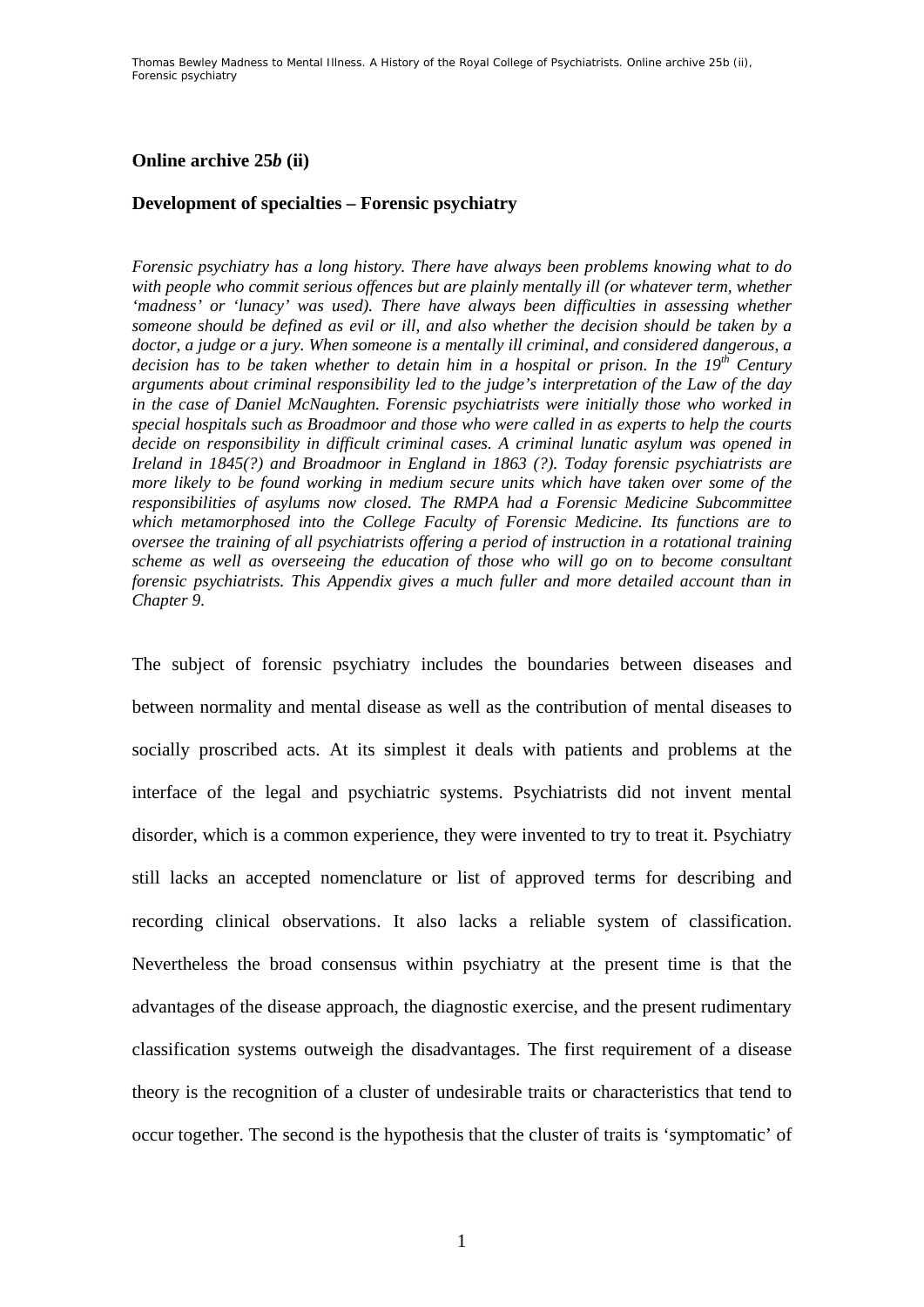some underlying biological disturbance. There will always be different perspectives between medicine and law. The conflict lies between the moral and the pragmatic with outcomes of punishment or excuse and the practicality of working towards prevention of harm.

A forensic psychiatrist is no longer simply a specialist – a 'mad-doctor' or 'alienist' but a doctor who needs to be familiar with the principles of the criminal law, the functioning of its multifarious agencies, the reasoning of sentencers, the reactions of society.

Such a psychiatrist should know about the frequencies and modes of transmission of the kinds of behaviour, normal as well as abnormal, which sometimes bring people into conflict with the law. The kinds of disorder with which a forensic psychiatrist is professionally concerned may or may not lead to law-breaking. A few of them necessarily do so. Even paedophilia does not always manifest itself in child-molesting. The point at which sadism becomes physical or mental cruelty is not obviously identifiable. Familiarity is not easily achieved when the abnormality is a rare one. Some are so uncommon that few psychiatrists are likely to encounter more than one or two instances in a decade. The more psychiatrists there are the truer this will be. Common aberrations can present problems, especially where motivation is concerned. When a person steals he might be trying to get something for nothing or he might have a mental disorder or social incompetence. He might be so deluded that he believed he had a rightful claim to what he takes. Statistics or other generalisations do not help the psychiatrist here: only thorough interviewing and history-taking.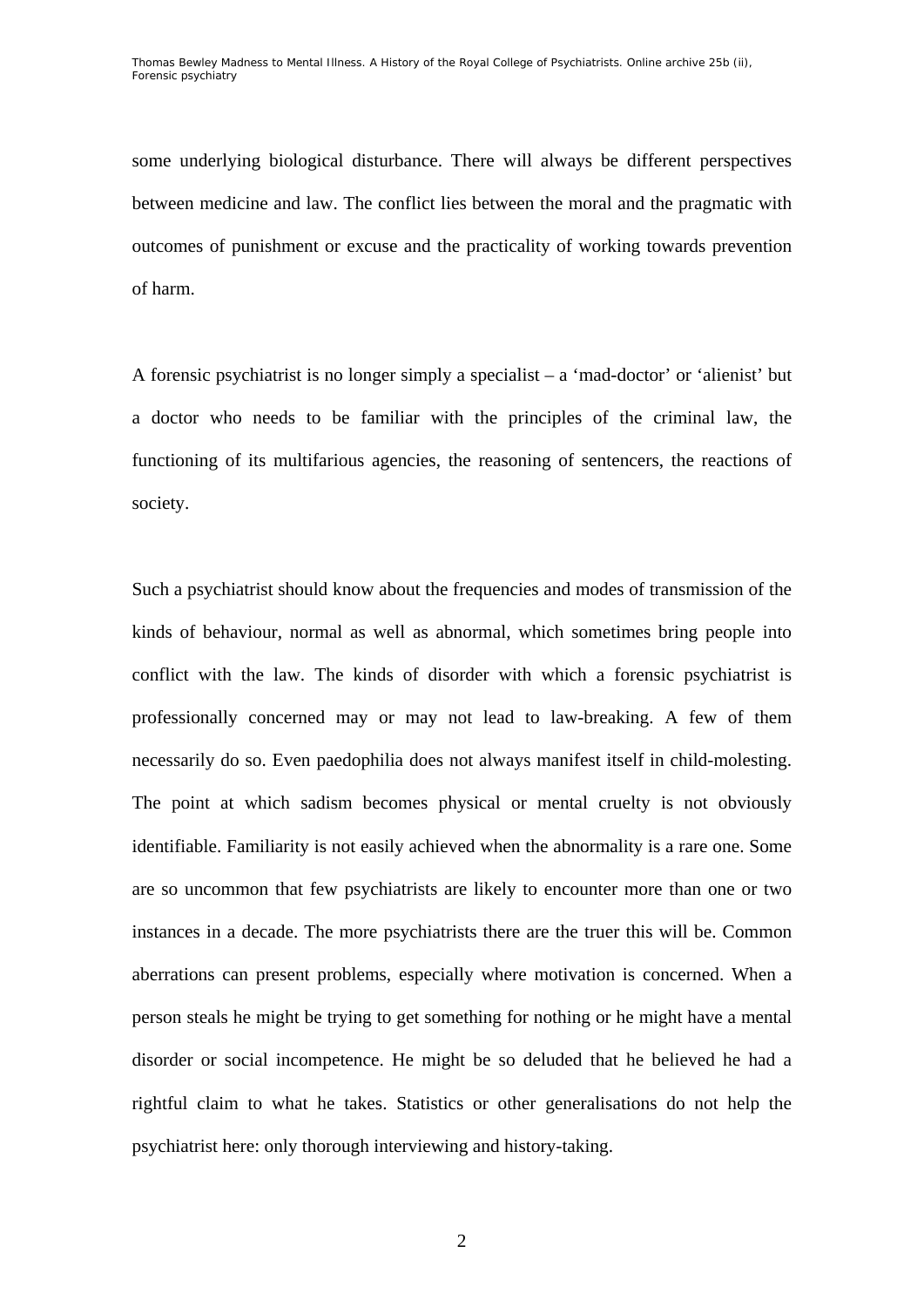During the last half-century one difference between psychiatry and the other social sciences has become more marked. Social scientists have moved away from casestudies in the hunt for large samples, with a corresponding increase in the superficiality of the information recorded about each individual. The information takes the form of 'hard', measurable data: age, sex, marital status, occupational group, educational level, employment record, performance in tests. The easier something is to measure the less likely it is to be what one wants to know. It ends in the formulation of weak generalisations masquerading as natural laws of human behaviour, with a plethora of unspecifiable exceptions. The practice of forensic psychiatry obliges practitioners as well as courts to study the individual and forensic psychiatrists have not ceased to practice the clinical study of individuals.

All psychiatrists differ from other doctors in that they may be expected to treat unwilling patients and at times curtail their liberty. They are expected to treat patients, who have symptoms that everyone else may consider to be illness, but who are unaware that they are sick. Such people are said to lack insight into their own condition. They will have other explanations for their symptoms. These patients may lose part of their liberty because they are a danger to themselves or others. Patients may be considered to need treatment against their wishes if, for example, they are suicidal or not eating at all because of some complex delusional system. The law is very much involved in dealing with some mental illnesses. Judges have powers to detain patients and also to enforce treatment on them. The relationship between doctors and patients in these circumstances is unique. Patients may dislike those who are endeavouring to care for, or treat them,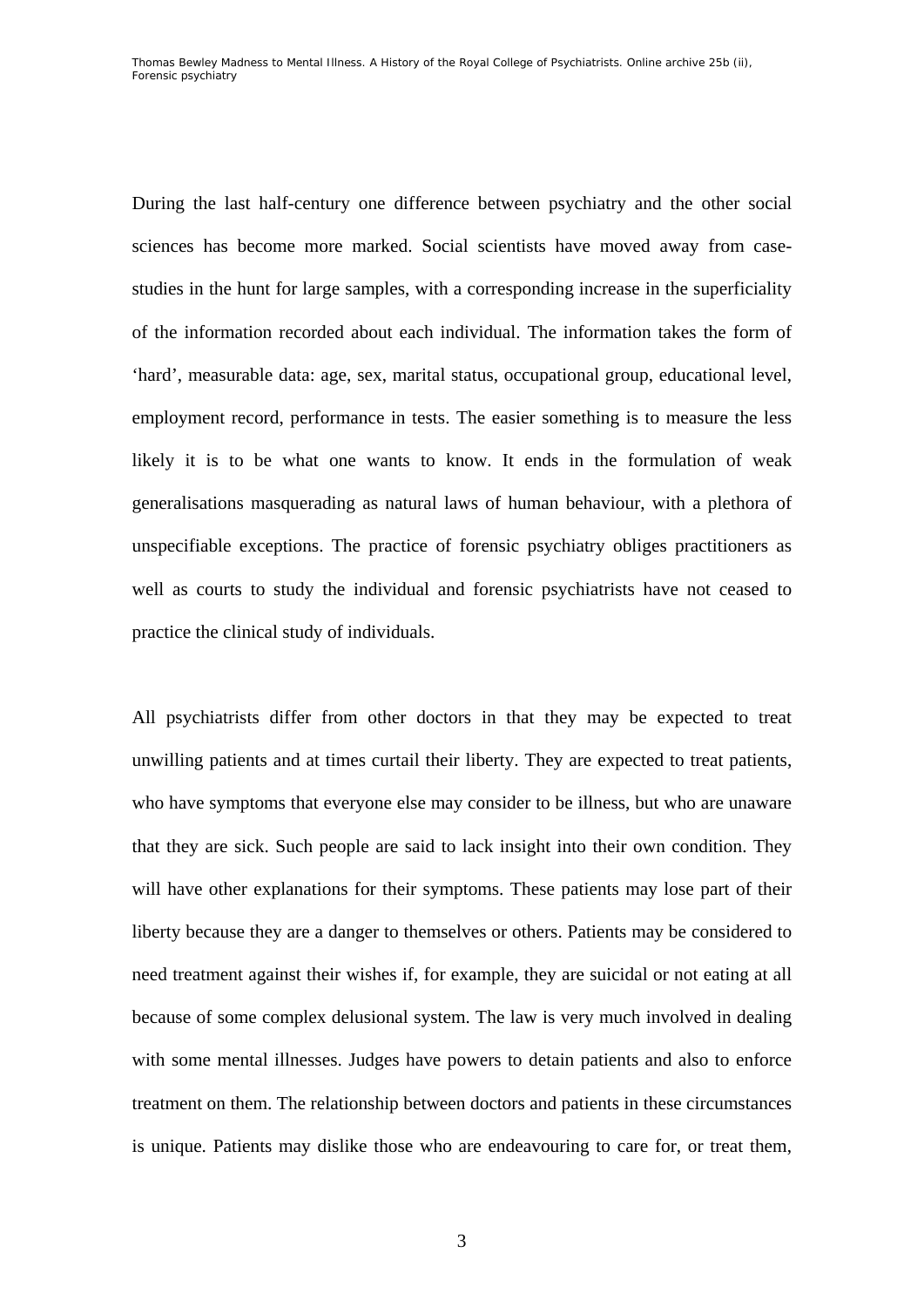and may consider detention unwarranted. Hospitals may be considered little more than prisons and the staff gaolers. Forensic psychiatry is that branch of the profession who are most involved in the area between medicine, mental illness and criminality.

### **SOME PROBLEMS WITH DEFINITIONS**

Non-statutory admissions to mental hospitals starting in the UK in the 1930s brought the treatment of nervous and mental disorders more closely in line with that of physical illness. There was a wish to assimilate the treatment of physical and mental illness. Many who took this view recognised that there are cases in which mental patients must be detained in hospital against their will and that in these a special procedure is needed.

The terms 'mental illness' and 'mental health' suggest certain definite empirical phenomena suggesting much the same to most people. However in those countries where capital punishment survives the balance of life and death may turn on a precise definition employed in the criminal law. It has proved difficult to provide clear definitions of mental health and it is probably simpler to think of this as an absence of mental illness (or mental retardation). Disease is better thought of as present or not present.

The term 'mental illness' today covers more than the psychoses (or lunacy or madness). Today doctors may be expected to deal with children who steal or have violent tempers or who wet their beds; with men and women who cannot get on with their spouses or manage their love affairs satisfactorily; with criminals convicted of various offences as well as the victims of all manner of irrational fears, anxieties and depressions and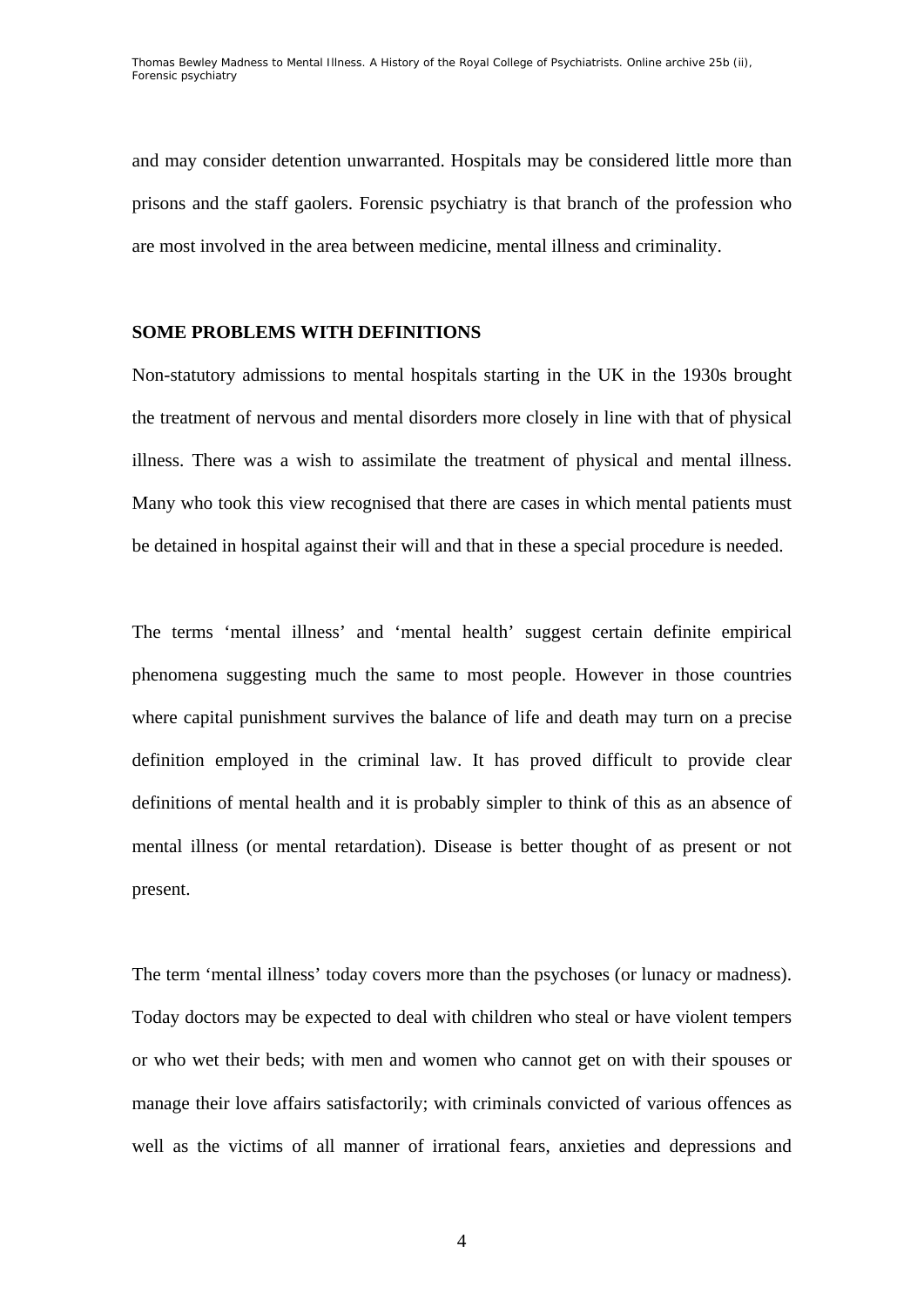sometimes also of quite rational ones. Psychiatrists deal with people who are complaining or are complained about.

The limits of what is recognised as the medical sphere at any given time is set by what happens to be taught in medical schools or to have been taught there a few years previously. In the nineteenth century a child who persistently steals would not have been referred to a doctor.

Another problem is to decide what attitude should be adopted towards what has hitherto been called "malingering" should the malingerer be pitied or blamed, punished or given the benefit of therapy. Mental illness in its milder manifestations is no less elusive than mental health. The distinction between physical and mental illnesses along with the distinction between 'organic' and 'functional disorders' is likely to remain until every mental process has its known physical accompaniment and dualistic language can be discarded.

Another criterion to distinguish between the sick and the responsible among anti-social persons is the presence or absence of recognised symptoms of abnormality which are independent of their misbehaviour. Mental illness should be diagnosed by the presence of a psychiatric syndrome additional to the anti-social behaviour. The criterion alike of mental and physical ill-health should be the presence of specific symptoms or the 'evident disturbance of part function as well as of general efficiency'. In mental disorders this is shown by the occurrence of disturbed thinking (disturbed thinking, e.g. delusion, disturbed perception, for example hallucination a disturbed emotional state as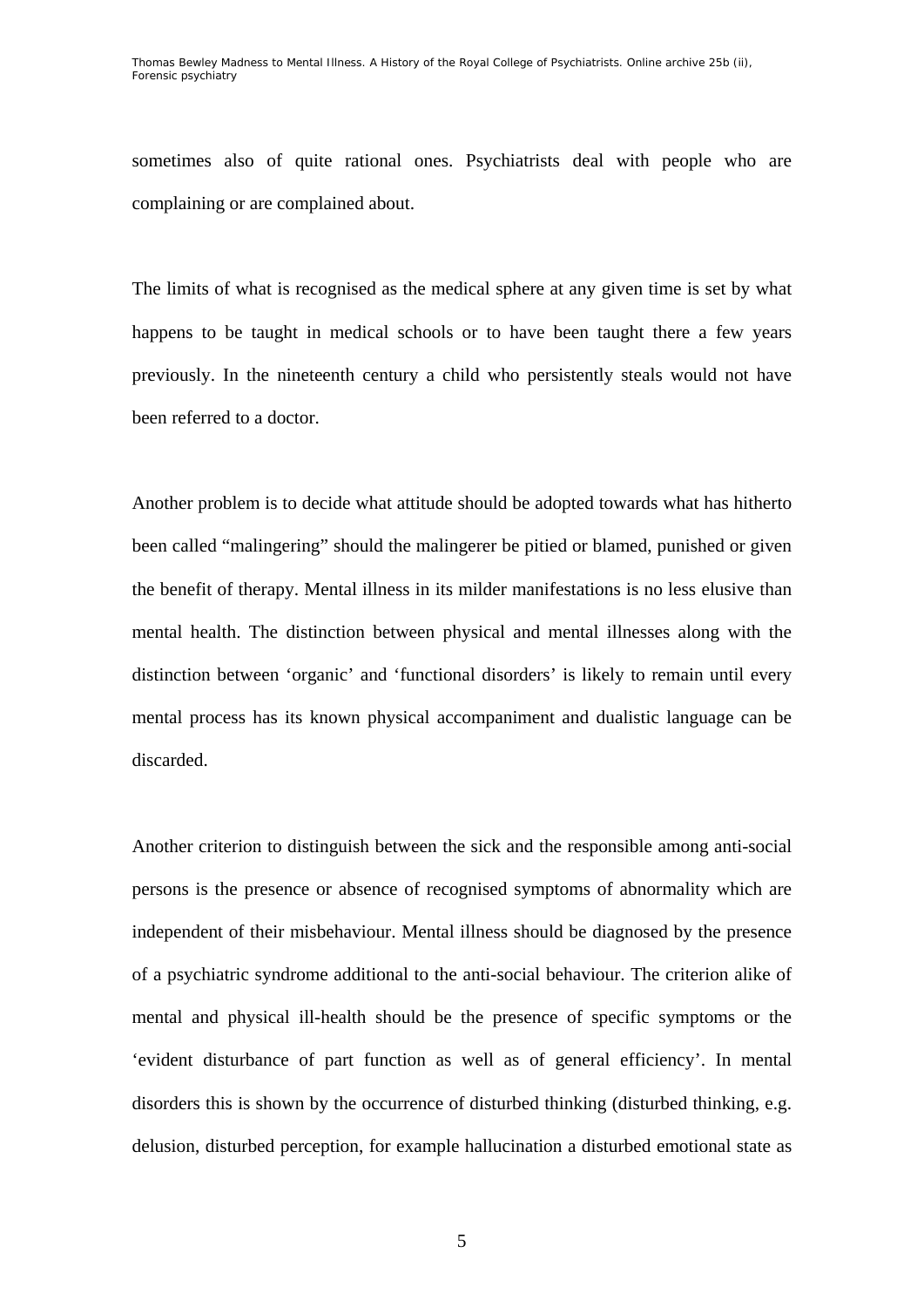in anxiety neurosis or depressive illness). Deviant, maladapted, non-conformist behaviour is pathological if it is accompanied by a manifest disturbance of some such function. Disorder of function should be detectable at a discrete or differentiated level which is hardly conceivable when mental activity as a whole is taken. The deluded, the anxious, the abysmally depressed are mentally ill. The cheerful rational wrongdoer is not. This distinction avoids the circular argument which explains anti-social behaviour by ill health while inferring the ill- health from the behaviour.

Conduct disorder and personality development are central to both adolescent and adult forensic psychiatry. Victims are at the heart of forensic psychiatry. The prevention of harm to others is one aim of forensic psychiatry. Victims not only pose medico-legal problems, but many of them turn their fears and their anger back on to society in antisocial actions. Some adults have a complete personality change as a result of trauma. Victimization during childhood seriously affects the development of the growing personality. Most offender patients are themselves victims in one way or another.

The problem remains with terms such as 'psychopath' when used to describe someone who shows no symptoms other than his complete resistance to the influence of social mores. People who were at one time considered extremely wicked may now be classified as cases of mental disorder. The psychopath makes it difficult for journalists and the public to distinguish the sick from the healthy delinquent by the presence or absence of a psychiatric syndrome or by symptoms of mental disorder which are independent of difficult to explain behaviour. This can be a circular process by which mental abnormality is inferred from anti-social behaviour, while anti-social behaviour is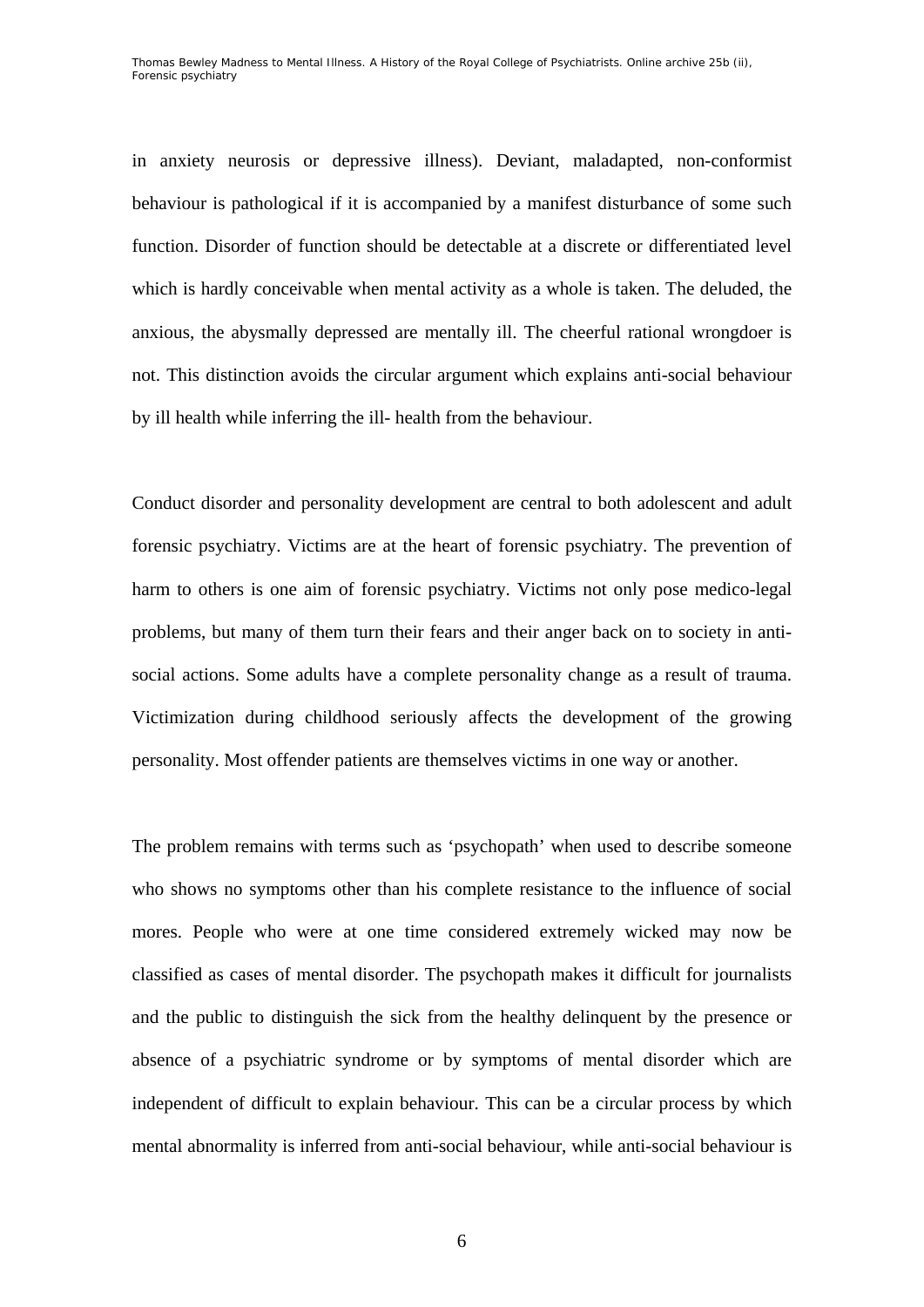explained by mental abnormality. Forensic psychiatrists need clear and natural diagnostic classifications.

There can be similar problems when considering mental retardation or learning difficulty. Mental deficiency, an older term, was defined by statute 'arrested or incomplete development of mind' existing before the age of 18. The definition postulated mental deficiency as an independent condition which might cause failure of social adaptation rather than as one to be inferred from or identified with such failure. The defect was envisaged as existing in its own right and as a cause for the need for care and control or in the case of a "moral imbecile" co-existing with vicious or criminal propensities.

The two factors considered to be of most importance in affecting social adaptation were 'general intelligence' and 'general emotionality'. Grades of 'mental deficiency' could be tentatively linked to Intelligence Quotients, below 70 corresponding to clinical feeble mindedness (moron) or mild learning disability. Below 40 would have been considered severe or profound.

The term mental defective, since it led to possible incarceration in mental handicap hospitals, could be defined as 'a person who by reason of arrested development or disease of the brain dating from birth or early years displays at an early age vicious or criminal propensities which are of an incorrigible or unusual nature, and are generally associated with some slight limitation of intellect'. The use of an intellectual test to establish mental deficiency had shortcomings and from a practical point of view the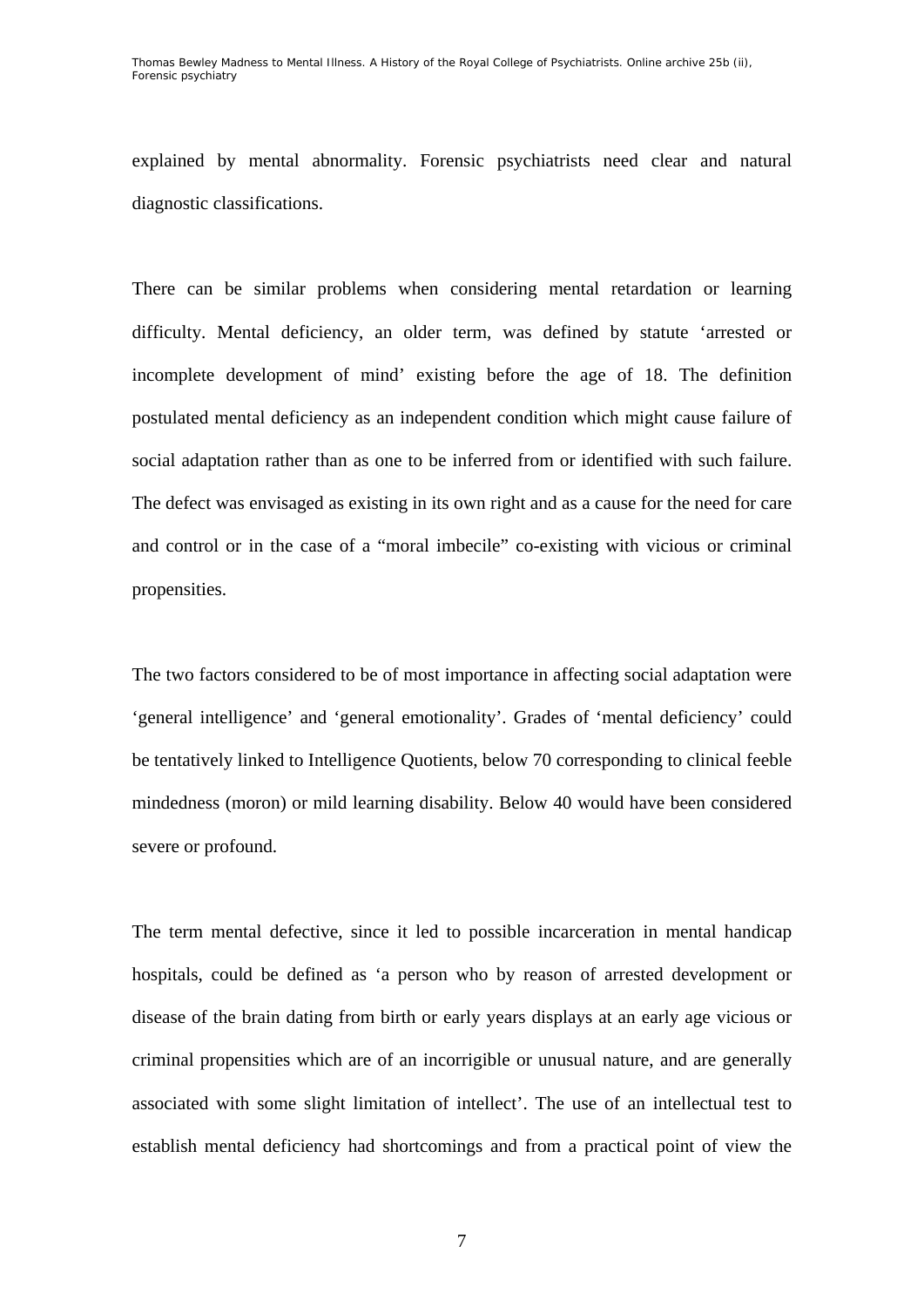criterion was social incapacity. This also causes problems as it can be difficult to determine whether social incompetence due to emotional immaturity is to lead to treatment for mental deficiency or neurosis.

If mental health and ill health cannot be defined in objective scientific terms that are free of subjective moral judgments there can be no way to distinguish a sick from a healthy mind. It would be possible to classify all criminal behaviour as symptoms of mental disorder obliterating the distinction between criminality and illness altogether dispensing with the concept of responsibility. The general view however is that for practical purposes a division can be made between those who are sick and those whose behaviour cannot be explained on grounds of ill-health. Crime is not a disease though sometimes the result of it. Sickness as such does not purely depend upon unhappiness inefficiency or social inadequacy as such. Psychiatrists are still asked to investigate and treat disturbances of behaviour in children which can hardly be included within any conception of illness (though they may be the prelude to illness). The criteria of health are not primarily social. Ill health should not be equated with social deviation or maladjustment.

There have always been problems in the relationship between the medical and legal professions. When someone has committed a crime which appears to be the result of a mental illness the outcome can be quite different to that for someone who has committed the same crime who has no symptoms suggesting illness. In these circumstances, where a person is plainly dangerous to other people, they can be detained (sometimes indefinitely) by the law, in one case in a hospital in the other a

8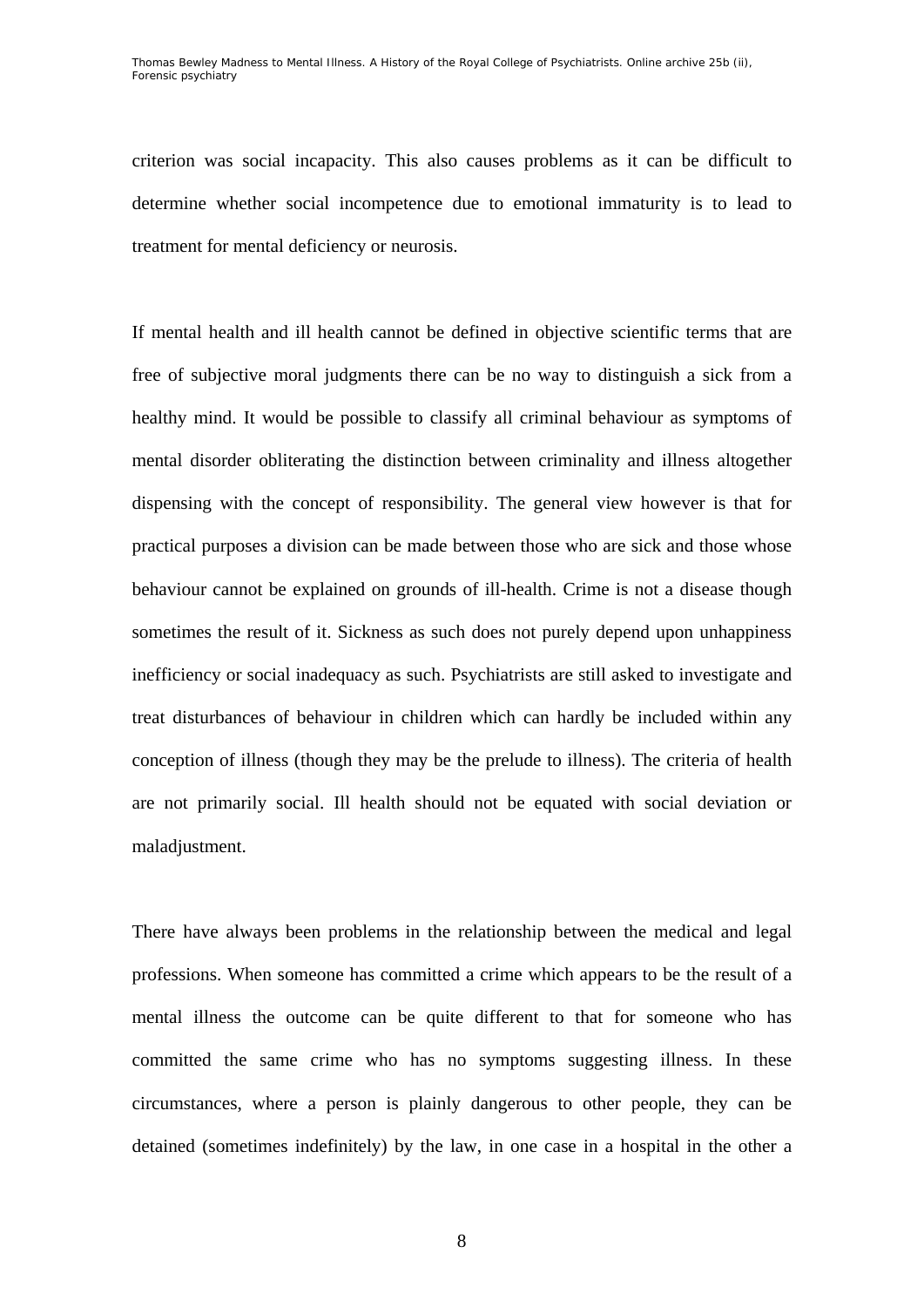gaol. The person detained in a 'special hospital' might consider that this was solely imprisonment under another name, if he had no previous experience of prison.

It is not possible to abandon the concept of responsibility altogether. The need to discriminate between the sick and the healthy is more than the problem of who is to be dealt with by whom.

Britain gets as close to abandoning 'responsibility' as any criminal jurisdiction in the world. The concept remains fundamental to human thought determining our view of accidents (if two people walk downstairs and one stumbles knocking the other down to injury or death it matters profoundly whether the one still standing upright meant to cause the fall or not, possibly the difference between accidental death and murder. This is the question of *mens rea* (guilty mind). In Britain these problems are worried about more after conviction than before. This is a pragmatic view which first asks 'did she do it' and if yes then 'how much shall we blame and punish'. The concept of responsibility occurs in sentencing. It tends to get called mitigation though it is an aspect of responsibility.

In contemporary attitudes toward anti-social behaviour psychiatry and humanitarianism have marched hand in hand. The medical treatment of social deviants has been a powerful reinforcement of humanitarian impulses. Humane proposals are enhanced if expressed in terms of medical science. Even when there was little basis for psychiatric views they were in the tradition exemplified by Shaftesbury.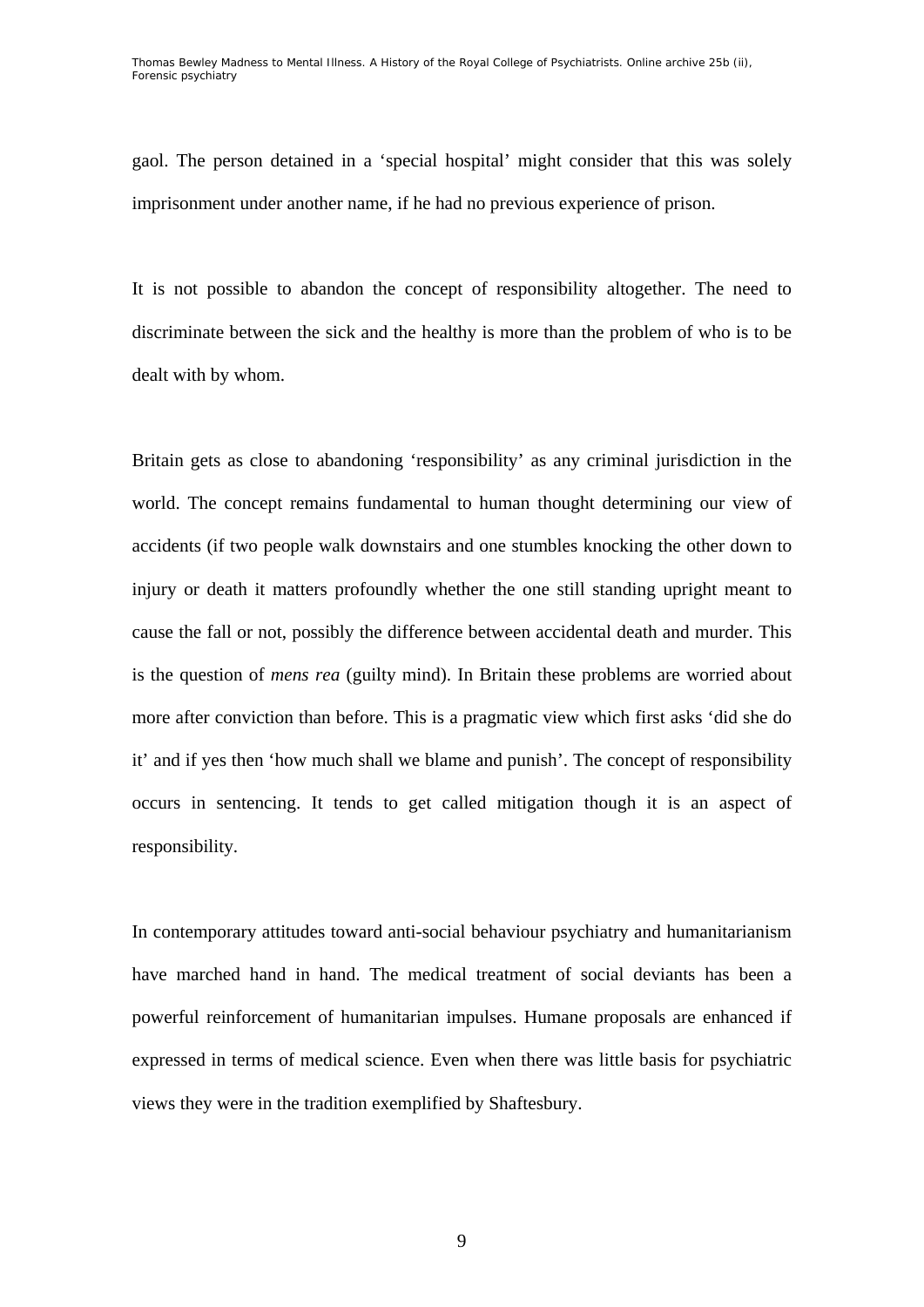There continue to be difficulties in deciding between what is illness and what is wickedness and this still leads to disagreements between lawyers and doctors. They may not agree on definitions or on the presence or absence of illness. If someone becomes extremely overactive, behaving in an unpredictable and irrational way, leading to extreme violence and the death of another person they will be arrested and detained. If it is then found they are in the early stages of general paralysis of the insane (GPI), an illness caused by syphilis (with the causal spirochaetes in the brain) which nowadays can be successfully treated with penicillin, they will be appropriately treated, even if it is against their will.

The difficulties arise when there is doubt about diagnosis; for example when a man is found to have raped and killed children who are strangers to him. Some people argue that it would be unthinkable for any normal person to behave in this way, therefore they must be mad. Other people would put forward the view that this is a case of extreme wickedness (though some strange sexual desire must account for it). These are situations where a judge and jury take a decision rather than a doctor. The doctor may make the diagnosis and then argue for mitigation, but may be overruled 'in the interests of justice'.

*The Lancet* in 1841, in a leading article, directed attention to what it described as 'one of the most difficult questions in jurisprudence or in morals'. It pointed to the difficulty of determining the precise line of demarcation between the extremes of bad temper, fanaticism, and the commencement of actual insanity. This problem has always beset, and will continue to beset the forensic psychiatrist. He wishes to know if a particular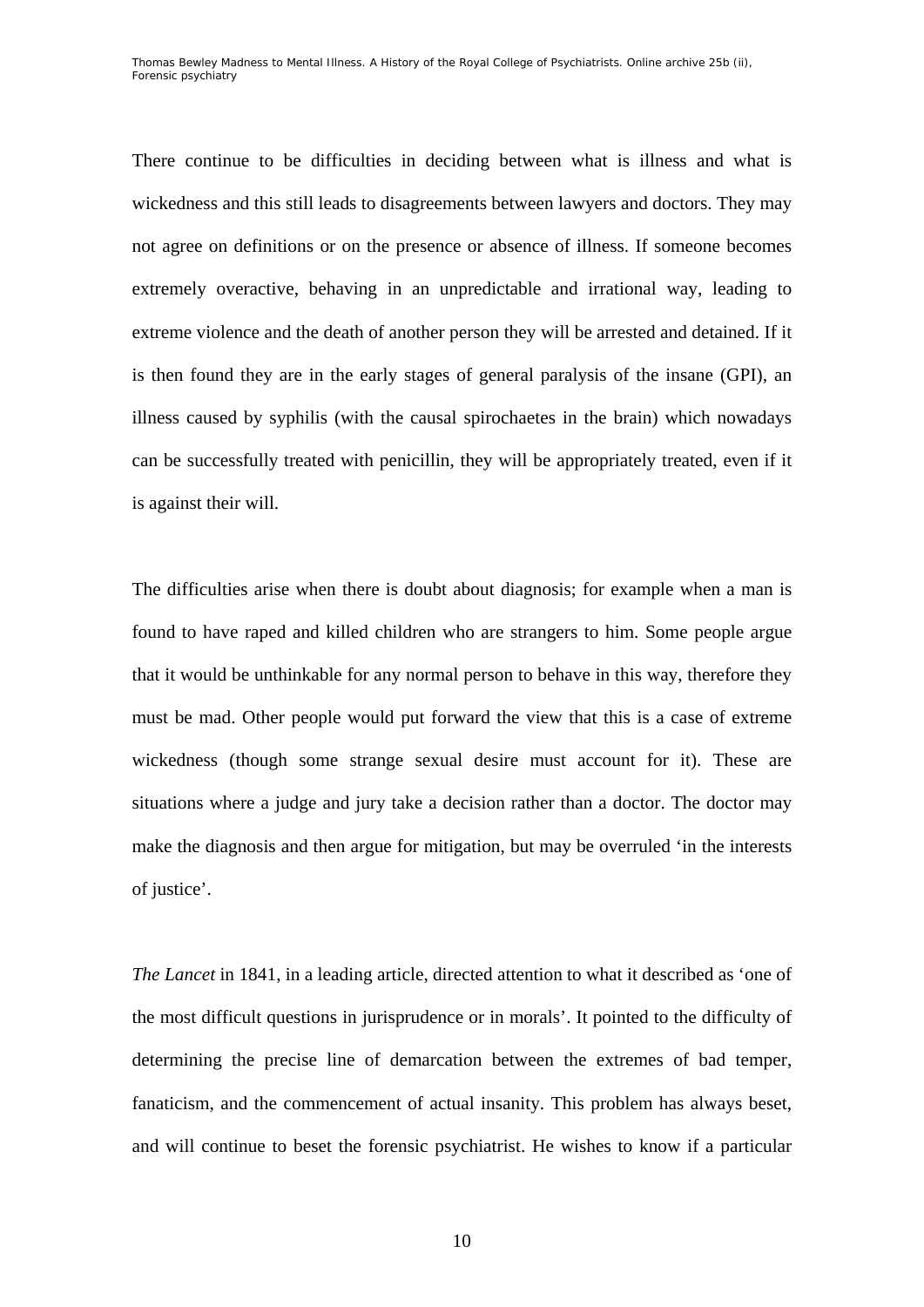example of deviant behaviour exceeds the parameters of the normal and crosses over into the realms of the pathological. When does a man cease to be sane; when does he become mentally ill? It is a seemingly simple, but in fact impossible question to answer. Another problem which the same leading article addressed was the case 'where the insanity of the party is indisputable'. It emphasised the difficulty in such a case of 'holding, with a just hand, the balance between the compassion that is due to a miserably afflicted being, and the value of an indefinite number of human lives, which may be sacrificed, immediately to his hallucinations, or, more remotely, to the contagious example of his misguided acts'. Later in the article, it is contended 'that madness being the most dreadful calamity which can afflict a human being, it would be the height of cruelty for man to raise his arm against one already so awfully stricken by the hand of God'.

*The Lancet* expressed the dilemma which has exercised the minds and hearts of society at all times in relation to mentally abnormal offenders, particularly those charged with murder. Does compassion win the day, or does the 'widespread and all but universal cry for blood' hold sway, allowing an unjust verdict to be reached so that the most rigorous penalty of the law may be exacted? Forensic psychiatry addresses that dilemma. The violent individual is both treated and controlled preserving humanitarianism and preserving public safety. Hence the importance of secure hospitals as opposed to prison.

The history of mentally abnormal or 'criminal lunatics' as they were called has changed in the past 200 years. Before 1800 there were no special facilities for such patients and they were incarcerated in local prisons. John Howard wrote that the conditions were crowded and offensive because the rooms which were designed for prisoners were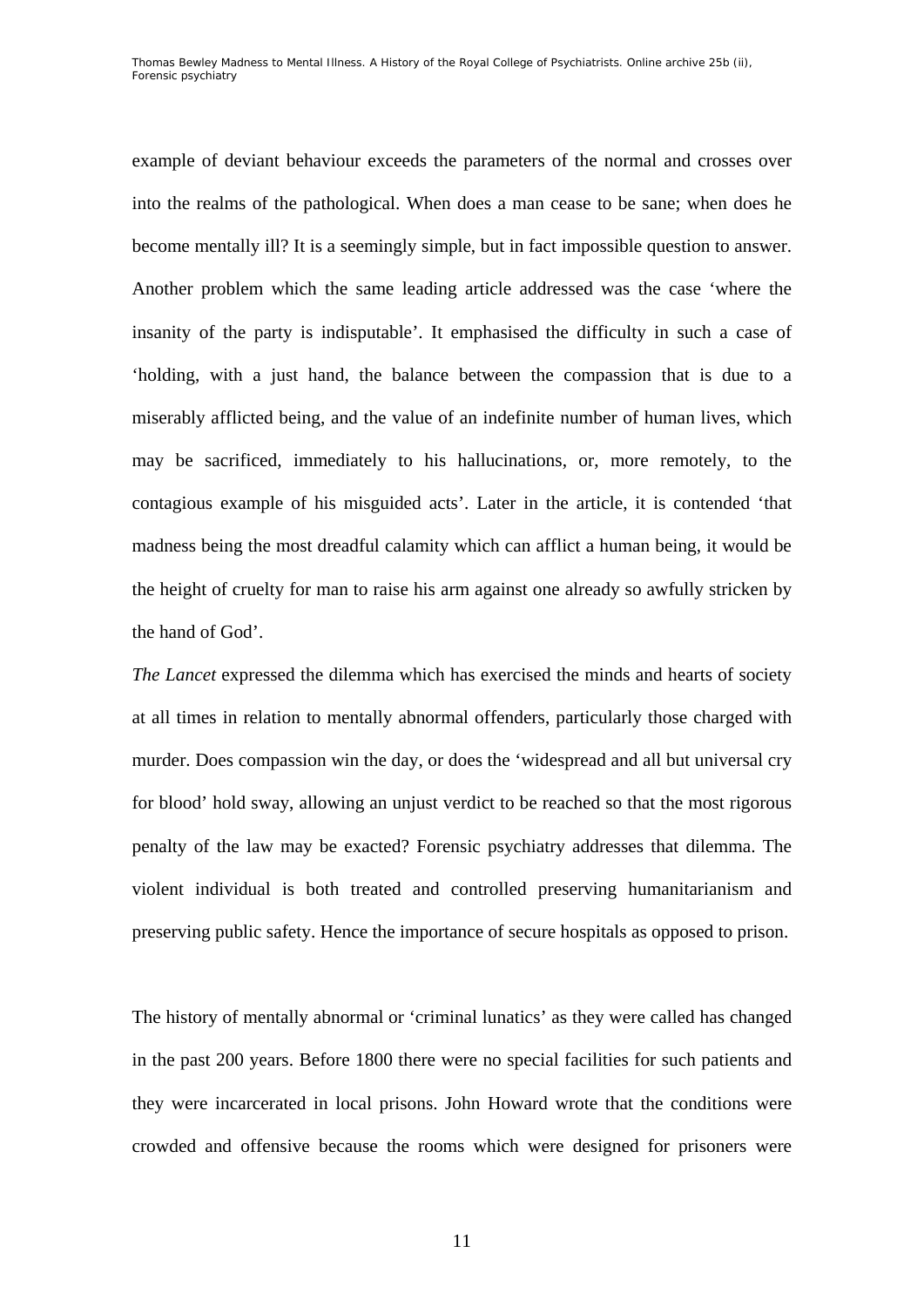occupied by the insane. When these were not kept separately they disturbed and terrified other prisoners. In 1800 a pistol was fired at George III by a mentally ill man who stated he wished to be hung drawn and quartered as God has instructed him to save the world by sacrificing his own life. The Court found him "not guilty by reason of insanity" but left the Authorities with the problem of disposal following this novel verdict. Following this the first Criminal Lunatics Act was passed under which all those acquitted on the grounds of insanity, or insane when arrested, could be ordered to be detained in custody 'until His Majesty's pleasure be known'. Most criminal lunatics then went to a prison or a County Asylum. Mentally disordered patients were unwelcome in prisons and similarly offenders were unwanted in mental hospitals. In 1860 a Committee of the House of Commons reported: 'To mix criminal lunatics with other patients is a serious evil. It is detrimental to other patients as well as themselves'.

Central to any study of the history of law and psychiatry is the insanity defence, which did not in itself occasion much medical attention before the end of the eighteenth century. Nevertheless, the evolution of the defence of insanity can be traced from the thirteenth century onwards and indeed may even go back to Roman law. The insanity defence 'refers to that branch of the concept of insanity which defines the extent to which men accused of crimes may be relieved of criminal responsibility by virtue of mental disease'. Because of its inherent complexities, it is the practice of trial judges to explain to the jury the precise terms of this defence during summing up. In an historical sense, once an offender's mental state became a matter for consideration during his trial, provision had to be found for those whose criminal liability was called into question. These, in short, were the mentally ill.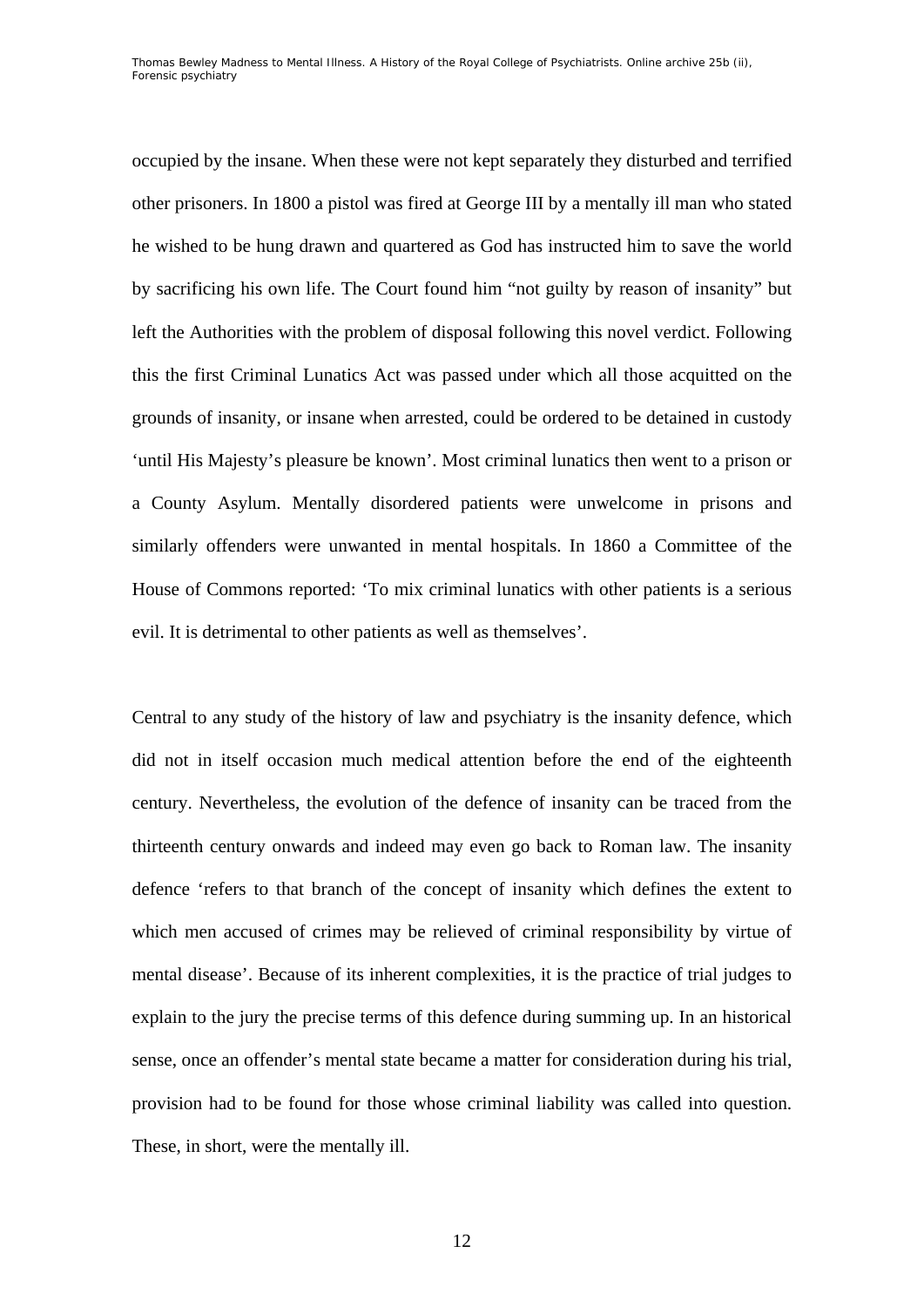Several cases in the 19th century show the differences of view of the legal and medical profession. They also show the changes in the way that mentally ill criminals were dealt with. These varied from capital (?) punishment to incarceration in a mental hospital. Hadfield, who endeavoured to murder King George the Third, was mentally ill and this was associated with, or had been precipitated by, severe brain damage sustained during service in Flanders as one of the Duke of York's bodyguard. There was abundant evidence given at his trial that Hadfield was subject to outbursts of terrifying madness, during one of which he had threatened the life of his own child because he said he had been commanded by God to do so. He entertained the bizarre delusion that, although he must die to save the world, he must not die by his own hand. He decided to assassinate the King to guarantee his own demise. On the 15 May, 1800, he attempted to put his plan into effect by firing a pistol at George III as he entered the royal box at Drury Lane Theatre. Hadfield failed to hit his royal target by twelve inches: he was immediately disarmed by bystanders and arrested.

The charge brought against Hadfield was that of treason and he was brought to trial six weeks after the event. He was provided with counsel for his defence and Thomas Erskine, often described as 'the brightest ornament of which the English bar can boast', took the case. The defence was masterly. He called a number of lay witnesses to testify to Hadfield's madness, and as a medical witness, called DrCrichton (Creighton, as his name is spelt in the transcript of the trial) of Bethlem Hospital who had examined Hadfield at Newgate the night before the trial began. So convincing was Erskine's defence that the Lord Chief Justice stopped the trial and directed the jury to find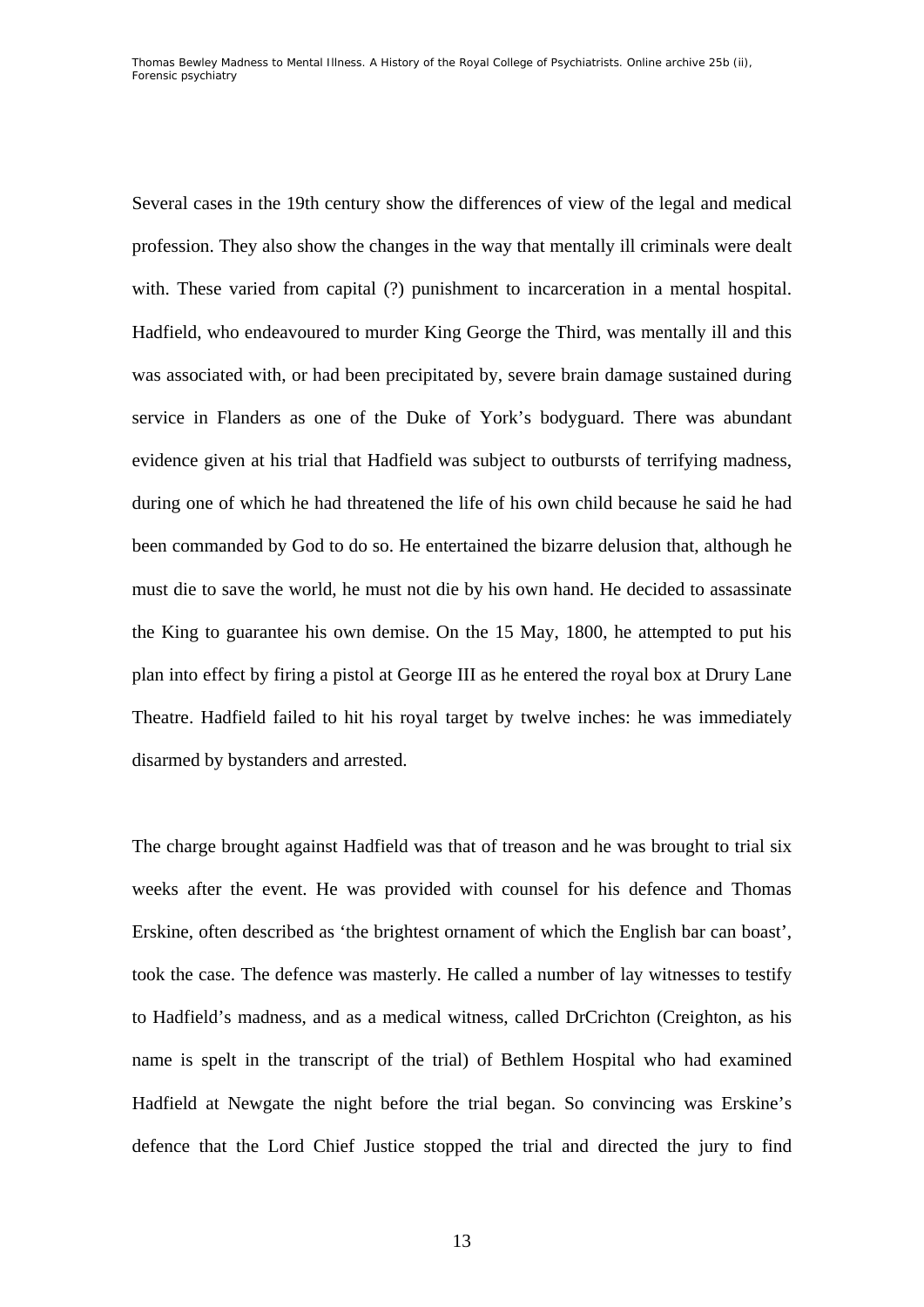Hadfield 'Not Guilty: he being under the influence of Insanity at the time the act was committed'.

The verdict caused difficulties. Hadfield obviously posed a threat to himself, to his family, and possibly to the King, so that it was imperative for him to be detained, in spite of the fact that his detention would be illegal. Legislation was passed in great haste and made retrospective. It provided that if 'any Person, charged with Treason, Murder, Felony' was found to have been 'insane at the Time of the Commission of such Offence' and hence acquitted, the Court shall '… order such Persons to be kept in strict custody, in such Place and in such Manner as to the Court shall seem fit, until His Majesty's Pleasure shall be known.' Hadfield was committed Bethlem Hospital, where he died in 1841.

Hadfield's case provided for a special verdict, 'Not guilty, he being under the influence of Insanity at the time the act was committed'. It created a new category of offenders, namely criminal lunatics – a wholly undesirable term – and it caused an immediate change in the law so as to oblige the Court, when a person was found insane, to order his safe custody in some suitable place 'until His Majesty's Pleasure shall be known'.

Broadmoor was built, opening in 1863 with transfer from local prisons, Bethlem and other asylums. Rampton opened in 1912, initially for those from the North of England. Soon after it became the State Institution for Mental Defectives. Moss Side (now Ackworth) opened in 1933 when Rampton overflowed. The special hospitals were originally governed by the Home Office, and the attendants joined the only available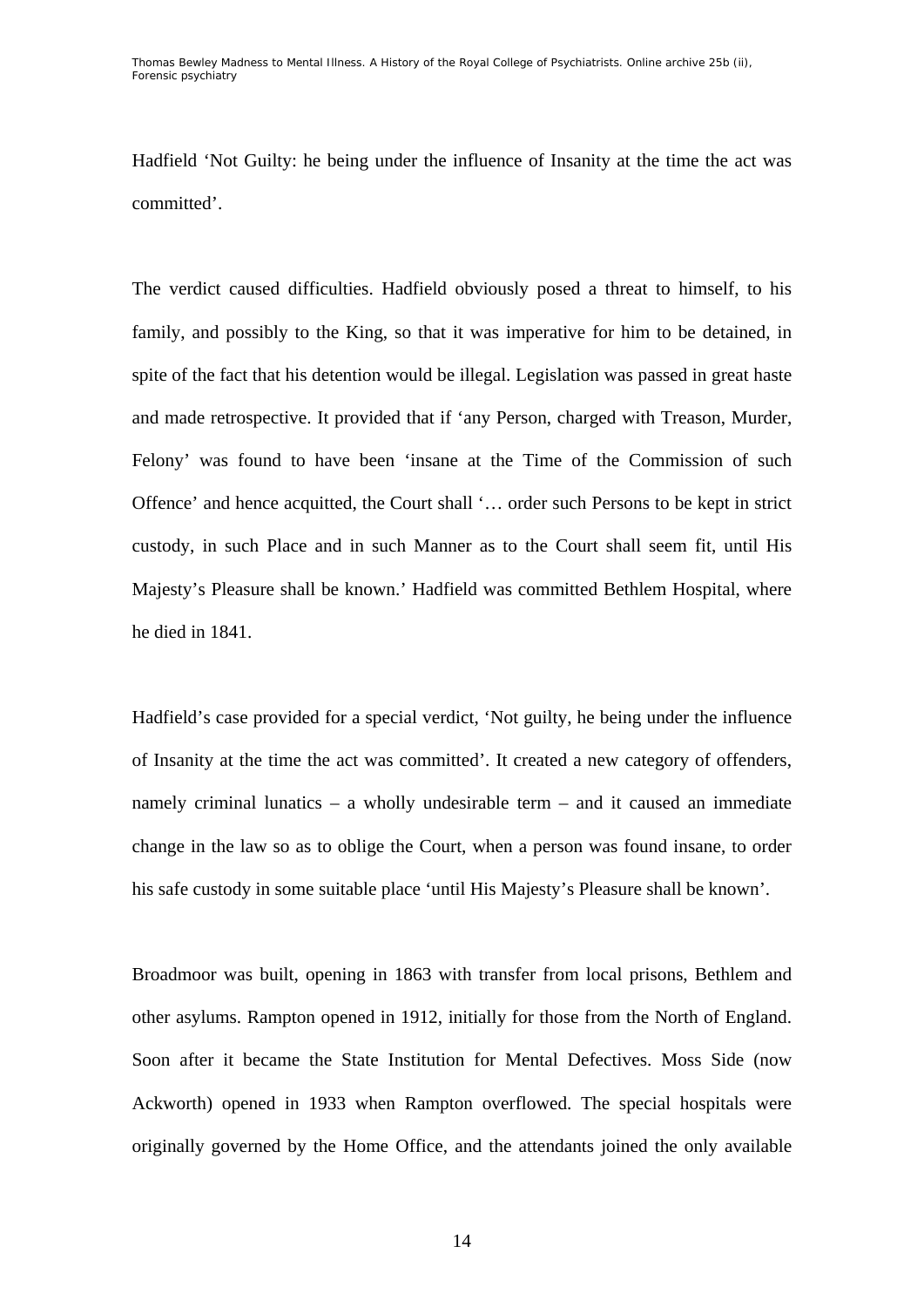Trades Union at the time. For these historical reasons the Nurses remained members of the Prison Officers' Association. Although since 1947 the special hospitals have become the responsibility of the Health Department, this may account for the perception that Broadmoor is a type of Prison Hospital.

# **LAW AND PSYCHIATRY**

During the 19th century, the interface between the law and psychiatry was an area of considerable friction between lawyers, journalists, and the public on the one hand, and asylum doctors on the other. Medico-legal concerns which frequently surfaced in presidential addresses (M.P.A. and R.M.P.A.) were: issues of wrongful confinement, procedures of certification, and the lack of conformity between doctors and lawyers in the legal definition of insanity, particularly in relation to the insanity plea and the boundary between mental illness and criminal responsibility. Kirkman protested against 'hazy legislation' in the area of the lunacy laws, 'which would hazardously interfere in purely medical questions and encroach upon the full prerogative of medical men to judge of mental sanity,' Laycock expressed the general feeling of asylum doctors about their vulnerable position when he declared that:

'Whether you restrain the personal freedom of the insane in the interests of society, or plead for a kindly and charitable consideration of them in the interests of justice and mercy, you are held to be equally in the wrong.'

Edward Oxford attempted to murder Queen Victoria. He was a young man of 18 years when the offence occurred in 1840. He knew what he was doing, and as the law stood at the time, this could have been sufficient to result in the death penalty. Indeed, he described in his notebooks how he was to be the instrument of a plot of an imaginary secret society, and to this end, had purchased the pistols and had practised with them.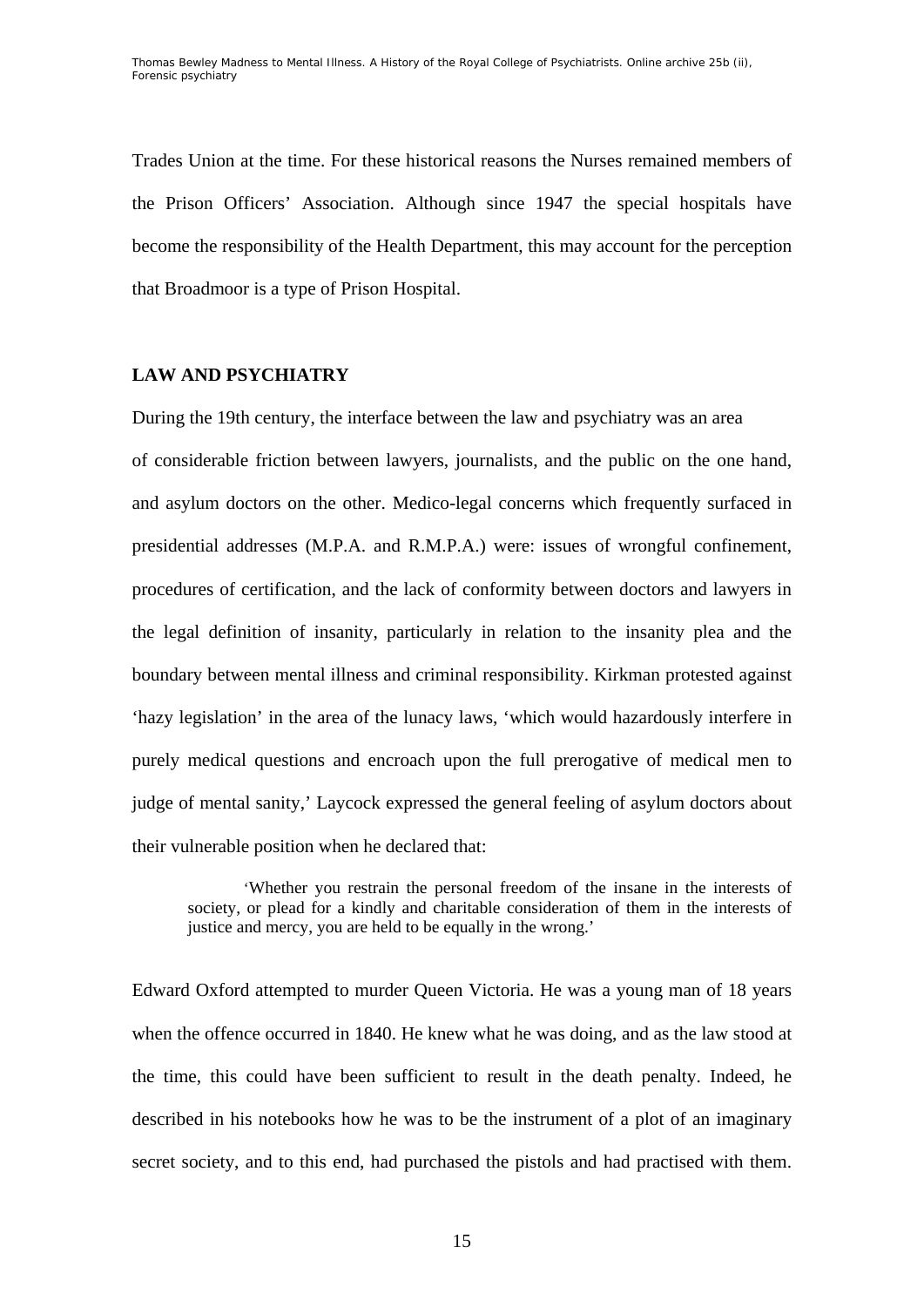When he came to trial in 1840 he excited a degree of compassion because of his youth and the pointlessness of the attack, made more so by doubts as to whether or not the pistols were loaded. Chief Justice Denman allowed evidence in abundance in support of the pleas of insanity. Lay witnesses testified to the abnormal behaviour of Oxford's forebears, and a number of distinguished medical witnesses lent their support. Because of, or in spite of the medical evidence, the defence succeeded and a verdict of 'guilty but insane' was returned by the jury; this verdict was then incorporated in the Act of 1800, passed to deal with the case of Hadfield. Oxford was admitted to Bethlem where he prospered. Any evidence of insanity that he might have manifested evaporated and never returned. Any suspicion that he was of doubtful intelligence was vitiated by the fact that he became an accomplished linguist and learned to play the violin. He also showed a distinct aptitude for chess and draughts. Oxford was one of the early transfers to Broadmoor after it opened in 1863, and in 1868 he was discreetly released with the proviso that he emigrated; it is alleged that he changed his name to Cambridge.

The case of McNaughten (1843), succeeded in transforming the legal concept of insanity in criminal cases. What had been brought home in the cases of Hadfield and McNaughten was the malignancy of paranoid delusions. These mental phenomena, they demonstrated, could be powerful and compelling and could affect the behaviour of those subject to them dramatically, and even disastrously.

The narrowest definition defining the limits within which mental incapacity undermines responsibility is embodied in the McNaughten Rules. A person is responsible for their actions when they are 'labouring under such a defect of reason, from disease of the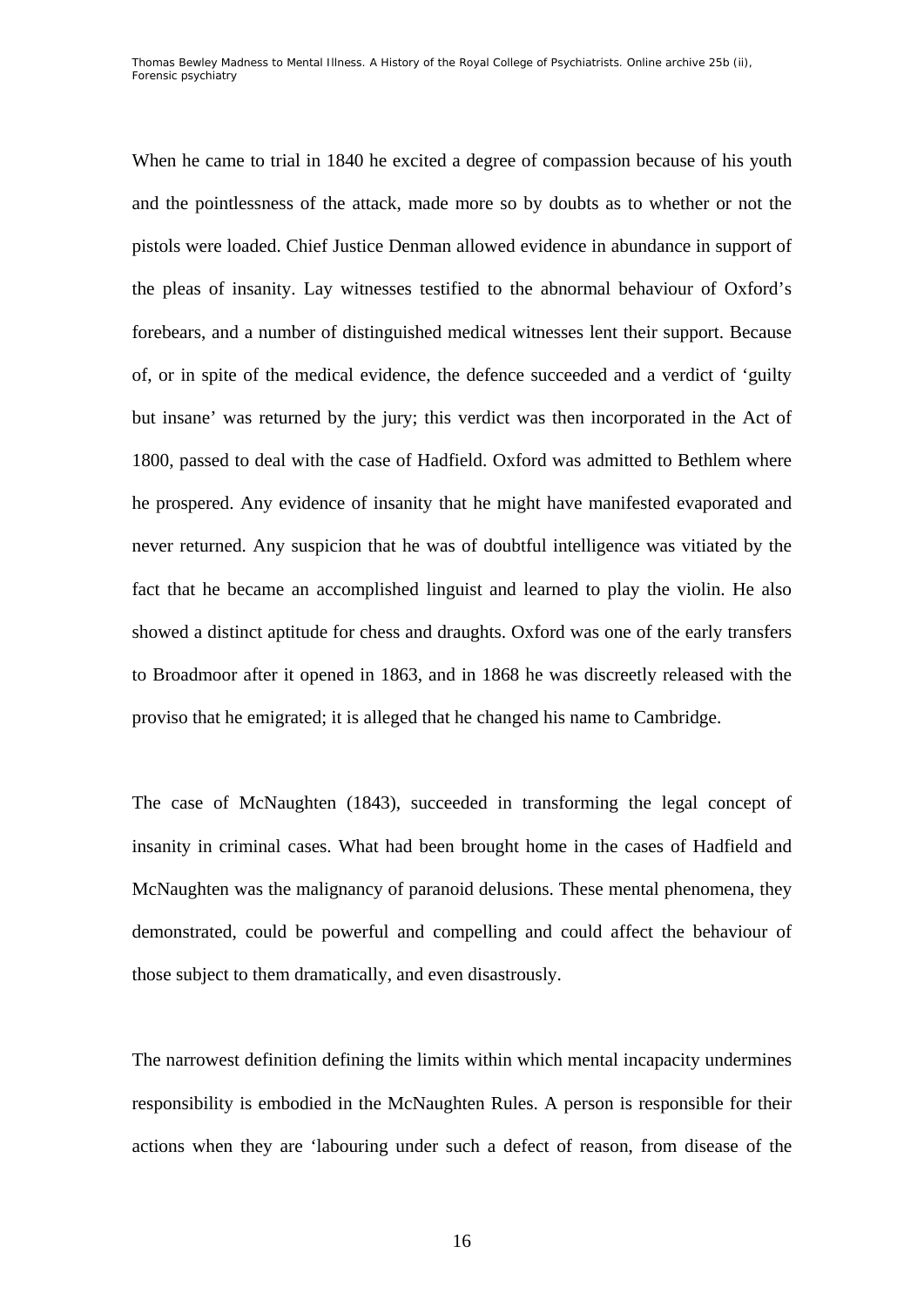mind, as not to know the nature and quality of the act they were doing, or if they did know it did not know that it was wrong'.

This is a test of responsibility. Its strength and weakness are derived from its intellectualist nature. Intellectual understanding of the nature of one's actions and intellectual grasp of the accepted meaning of right and wrong. It provides a commonsensical definition of the minimum group about whose inclusion in the category of not-responsible there can be no dispute. It has been much criticised as being unduly exclusive. No one could suggest that it includes any who ought to be counted as sane.

The intellectualist quality of the McNaughten formula is a model of clarity and precision though there has been much argument attempting to stretch the formula to cover other than purely intellectual disorder (for example the idea of 'irresistible impulse'). The meaning attached to the words 'right and wrong' can also be held to mean 'consonant with, or contrary to, the law' which has the virtue of clarity.

Intellectual insufficiency can be tested by criteria external to the action which it is invoked to excuse. Insanity should be inferred from aspects of behaviour before and afterwards and the capacity to understand things that have nothing to do with his offence. This could avoid the circular argument that the offender 'must have been made to do such a thing'.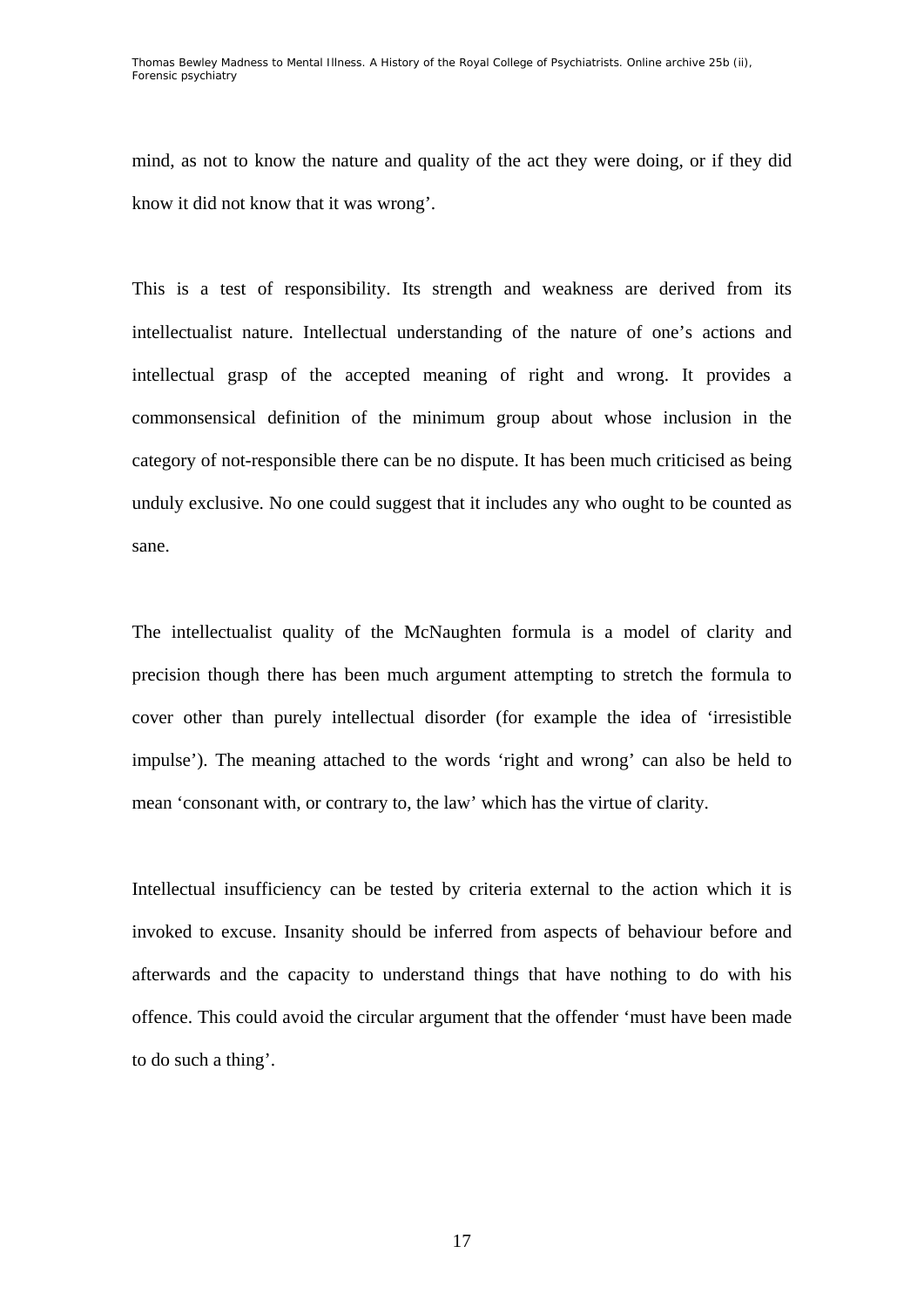A departure from the McNaughten formula is the concept of motiveless behaviour. Anyone who knows what he is doing and knows it to be wrong but who has no intelligible motive for his action must be mentally sick, the sickness lies in the absence or irrationality of motive. The 'compulsive crime' label can be used when neither the subject nor anyone else is able to account for the behaviour.

The influence of a 'historic' trial on the fate of disordered offenders has been exaggerated. They had just as much chance of a favourable verdict in the half-century *before* Hadfield's case as after it. In the *middle* of the 18th century there was an increase in the number of successful insanity defences. As for McNaughten, Nigel Walker considered that much of what had been written about his case was as irrelevant as the way he spelled his name. The question is whether the McNaughten Rules really represented the common law of the time. Fitzjames Stephen, that Victorian expert on the criminal law, thought not.

Sir Charles Hastings (1859) admitted that the connection between crime and insanity was intricate to unravel, that knowledge on the subject was imperfect, and that there were sometimes ambiguities in the medical testimony in such cases, which led the public to place less reliance on medical evidence than it deserved. Sir James Coxe (1872) succinctly summed up the dilemma, as seen by most asylum doctors:

<sup>&#</sup>x27;It is a matter of extreme difficulty to determine where sanity ends and insanity begins; and it is remarkable that, although it is generally considered to be the duty of the physician to fix that point, it is, nevertheless, the lawyer who decides the question whenever anything more than the mere liberty of the patient is involved. In fact, the lawyer then sits in judgement on the physician, and determines, or directs the jury to determine, whether the acts of the patient, as observed and reported by the physician, afford proof of sanity or insanity.'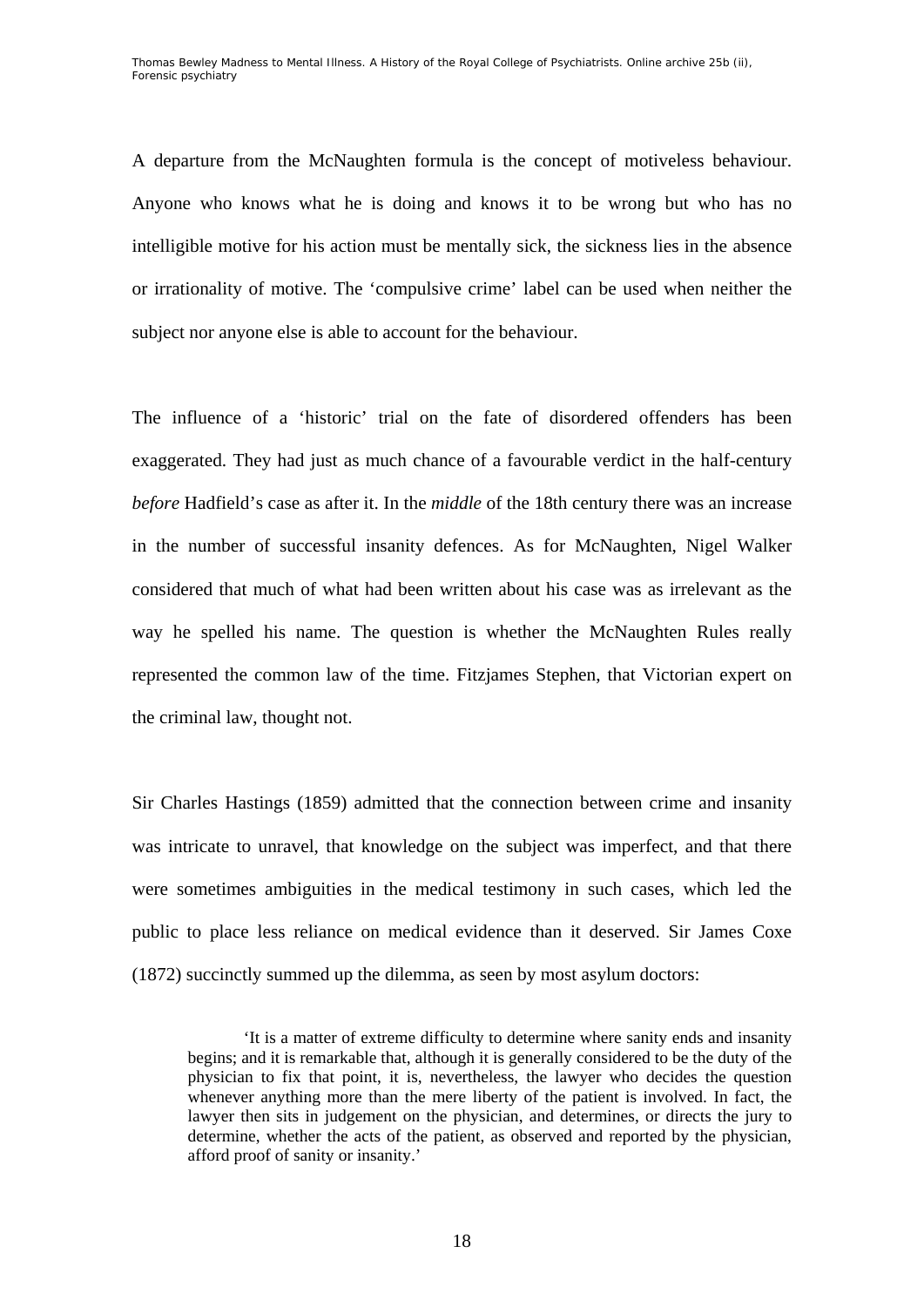Rogers (1874) concurred: 'the diagnosis and definition of insanity, instead of being treated as a purely medical question, has been a sort of battle field, or at least neutral ground, between the lawyers and doctors'. (Strictly it is the jury that decides *mens rea* in a trial.)

Skae (1863) advocated that members of the Medico-Psychological Association should use all their energies and influence to bring about a revision of the law regarding insanity, so as to get the distinctions and definitions of lawyers in conformity with theirs, that is, 'in conformity with nature and facts'. Rogers (1874) agreed: 'It is time that we made an effort to claim for the profession of medicine the right to determine what does and what does not constitute insanity, whilst we leave to the lawyers the legal questions affecting the insane'. Sankey (1868) also proposed that doctors should be exempt from cross-examination in the witness box because: 'It is well known . . . that the whole process of cross-examination is mere trickery, a carefully laid pitfall; it cannot elicit truth, and is as often intended to confound it'. Similar sentiments were expressed almost 20 years later by Needham (1887), who suggested that part of the explanation for the continuing low esteem of asylum doctors was that in court they were frequently 'brow-beaten by opposing counsel and depreciated by the bench and juries'.

The final example of the disagreements between the Judiciary and psychiatrists comes from the *Journal of Mental Science* in 1888:

'Now comes the extraordinary feature of the case from the judicial point of view. MrJustice Field, in addition to treating the medical witnesses with studious rudeness, refused to receive their opinion as to the sanity of the prisoner. When DrNeedham had given his evidence and expressed an opinion that he was insane, his lordship said he was determined not to allow a medical gentleman, however eminent, to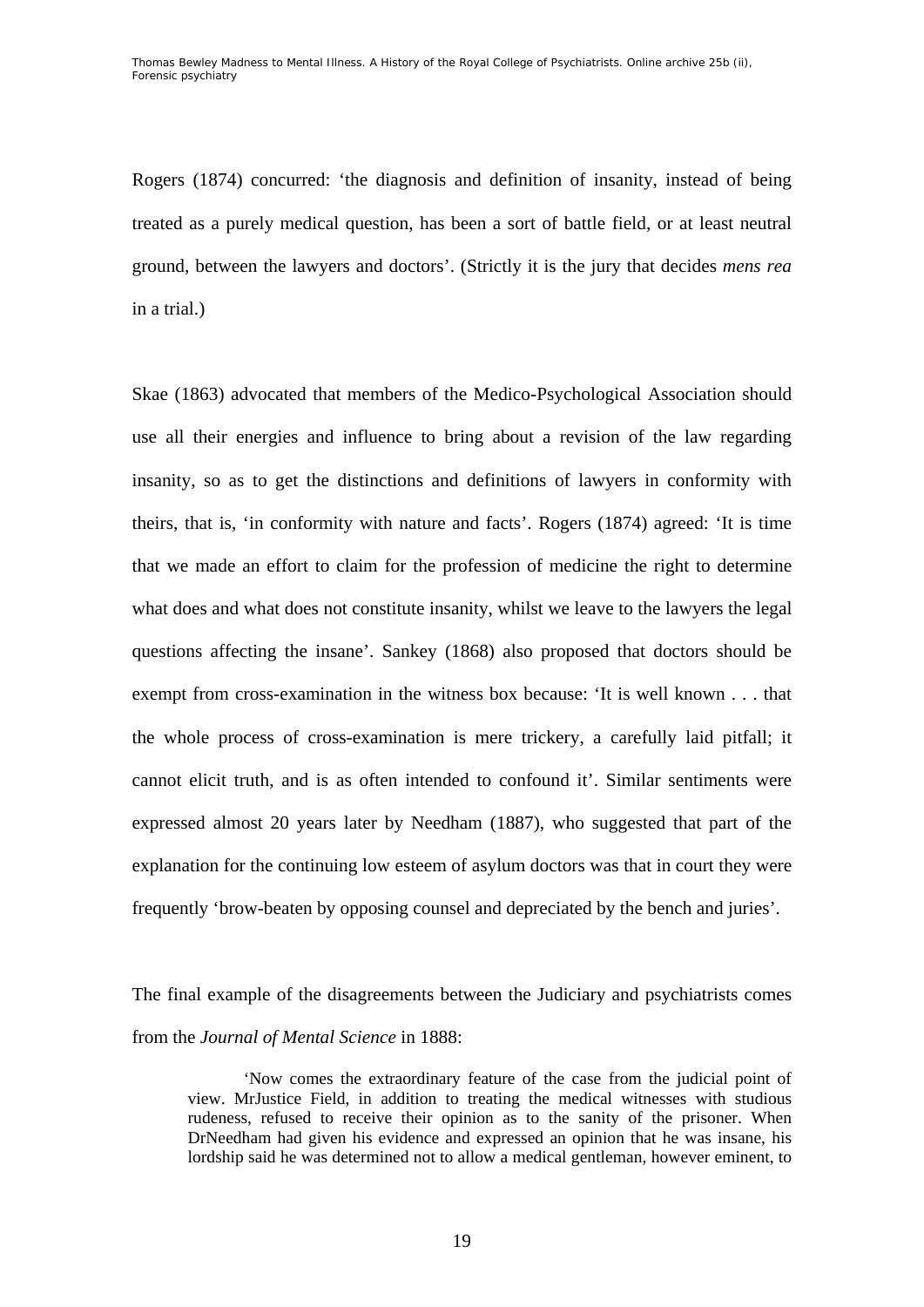be substituted for the jury. Again, when the gaol surgeon was asked whether he formed any opinion as to what the prisoner was suffering from, and he replied that when first brought in he thought he was imbecile, the Judge objected 'that is answering the question that I did not wish you to answer'. When counsel asked whether he might inquire whether the prisoner was suffering from disease, his lordship replied, 'Bodily, Yes; mentally, No'. When MrBucknill suggested that the opinion of a medical man regarding the prisoner's state of mind now might assist the jury in arriving at a conclusion as to his state when the act was committed, MrJustice Field said, 'I shall rule clearly not. The jury see what his conduct and appearance are and have been. I don't see that the opinion of a medical gentleman carries it a bit further. *He could no more dive into a man's state of mind than I can*'*.* (*Journal of Mental Science,* **34,** April 1888)

 There was also frustration at the complete lack of autonomy afforded to asylum doctors as medical witnesses in the court-room, which appeared to confirm their inferior status compared with doctors in other branches of medicine (Smith, 1981).

The threat of wrongful confinement was an abiding Victorian fear and was the subject of novels such as *Hard Cash*, written by Charles Reade, a friend and collaborator of Charles Dickens, and published in 1863. Most cases of alleged wrongful confinement involved the affluent, and critics therefore tended to concentrate their attacks on private asylums and doctors, whereas public asylums were frequently ignored (McCandless, 1981). A number of presidents (Hastings, 1859; Bucknill, 1860; Munro, 1864; Wood, 1865; Rogers, 1874; Fielding Blandford, 1877; Crichton-Browne, 1878; and Lush, 1879) attempted to allay this public fear by denying that wrongful confinement was common. Wood (1865) also complained that public suspicion about the motives of asylum doctors often resulted in their reluctance to diagnose and treat patients showing early signs of mental illness, to the detriment of the patients and also their families.

Although the number of such cases was relatively small, perhaps the greatest medicolegal concern of asylum doctors in the second half of the 19th century was the question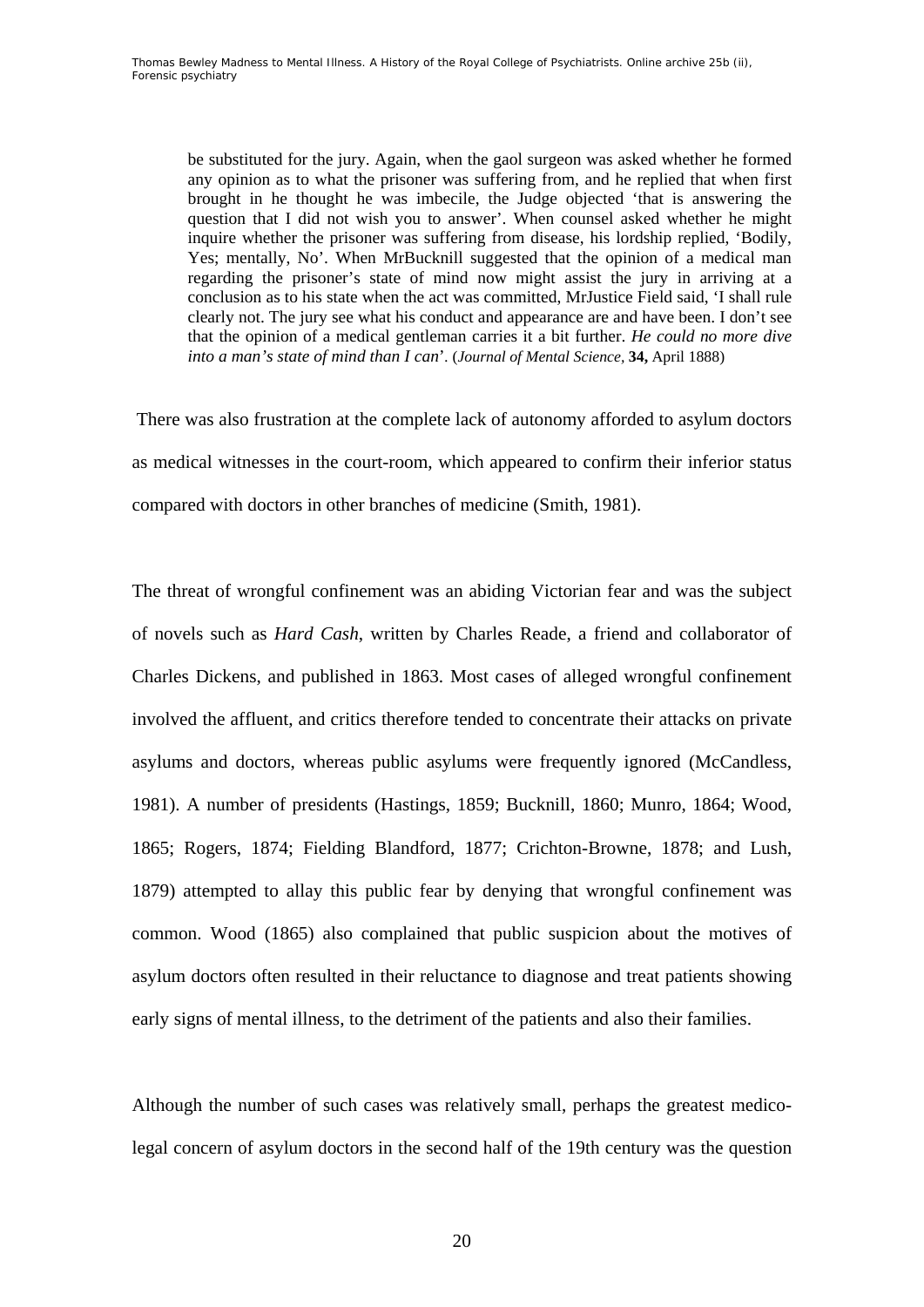of crime in relation to insanity. As Smith (1981) has described, the newly emerging psychiatric profession was at a considerable disadvantage in a court-room, compared with lawyers, when dealing with the issue of criminal responsibility. Asylum doctors had no agreed conceptual framework for the diagnosis and classification of mental illness and were unable to demonstrate any underlying physical basis to the conditions which they described in court. They were thus open to the accusation of being biased in favour of diagnosing mental illness when it did not exist, and also of being deceived by simulation. Also, public court-room disagreements between asylum doctors on whether or not mental illness was present in the accused inevitably undermined the credibility of these 'expert' witnesses. The language and milieu of the court-room was that of the lawyer and not the doctor, and asylum doctors consequently had considerable difficulty in communicating their ideas in this formidable setting. Finally, few doctors had sufficient training and experience to cope with counsel's incisive cross-examination of their evidence. Any rejection of individual medico-psychological evidence also had the unfortunate effect of appearing to undermine asylum doctors' professional expertise in other areas of mental illness.

In 1883 Dr W. Orange, who was the second Medical Superintendent of Broadmoor Hospital (having been Deputy Superintendent since it opened in 1863) became President of the Medico-Psychological Association and discussed some of these problems in his Presidential Lecture to the Association. He considered that under the term 'criminal lunatic' two very different classes of persons were comprised. One class consisted of those who had been found insane while awaiting trial or when arraigned or when tried; the other, of those certified insane whilst undergoing penal servitude in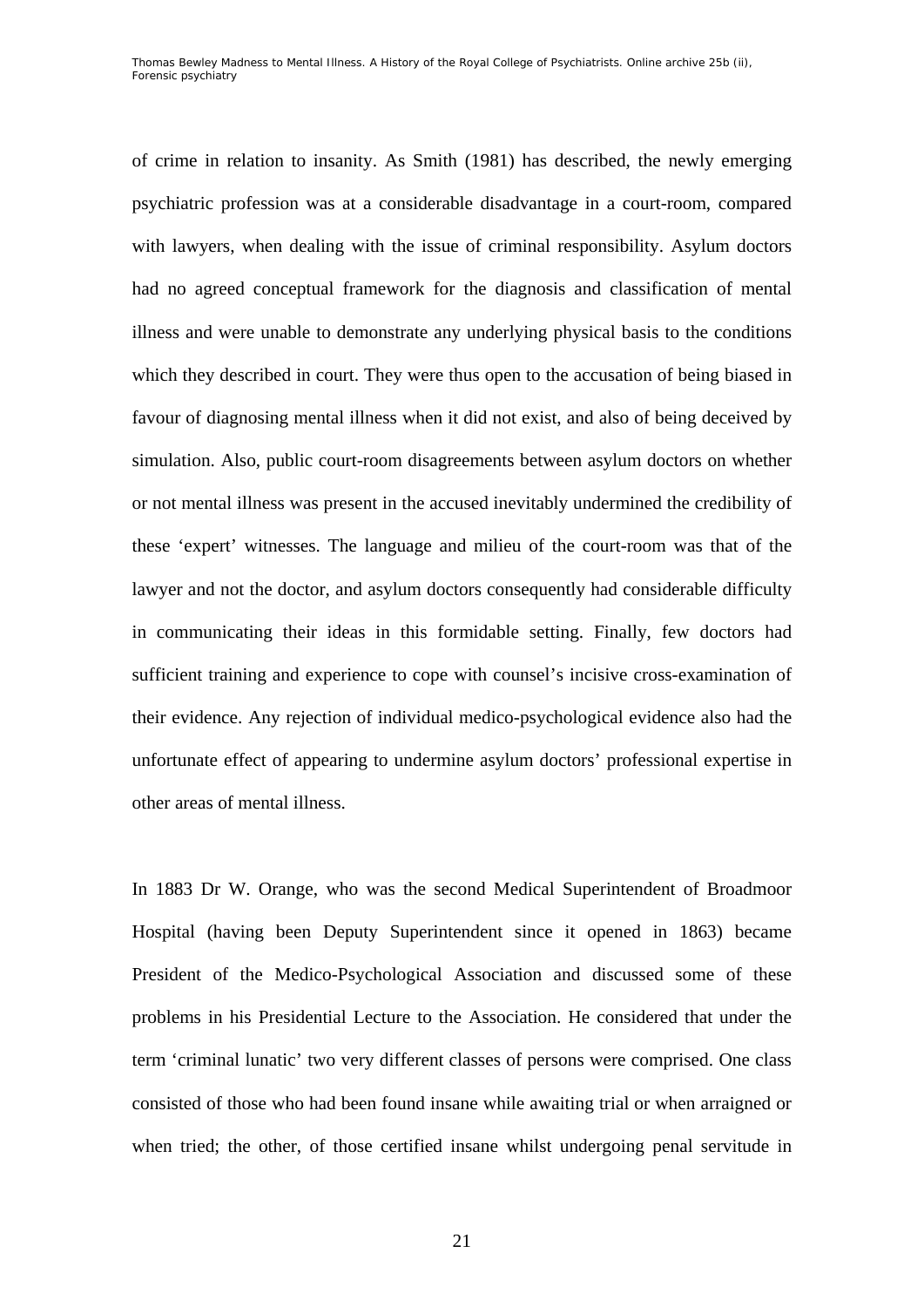convict prisons. The former class consisted mainly of persons whose offences had been the direct result of their insane state and who might have previously led honest lives. In the latter class were chiefly habitual criminals, whose offences were part of their everyday life. Dr Orange's experience had convinced him that the arrangements suitable for the former class was not suitable for 'insane convicts'. The unrestricted association led to the corruption of the younger by the older inmates. He concluded that special arrangements should be made for this group and that they should be separated from those who were detained 'during Her Majesty's pleasure'.

Dr Orange gave an example of the sort of problem that could arise from differences of opinion of this sort. He drew attention to a 'rather startling statement which the Commissioners in Lunacy had made in their last Report about a patient who made a fatal attack upon [their colleague] MrLutwidge in Fisherton House Asylum [now the Old Manor, Salisbury]. This patient had been in confinement since 1846. When he was put on trial Dr Finch [of Fisherton House] deposed that he was labouring under chronic mania with delusions; the Lord Chief Baron said it was useless to go on with the case, and the jury returned a verdict of 'not guilty, on the ground of insanity'. Nevertheless, the Commissioners expressed their opinion that the man 'was quite responsible for his actions'. Dr Orange presumed that they were of the opinion that the man ought to have been hanged. He could not help thinking that to treat a lunatic who had been nearly thirty years in confinement as a responsible agent would be startling and revolutionary. If such a lunatic attacked an attendant and the attendant punished him 'we should have to hold the attendant excused or indeed justified'. 'Medical Superintendents would have an anxious difficulty if they were to treat patients according to the supposed degree of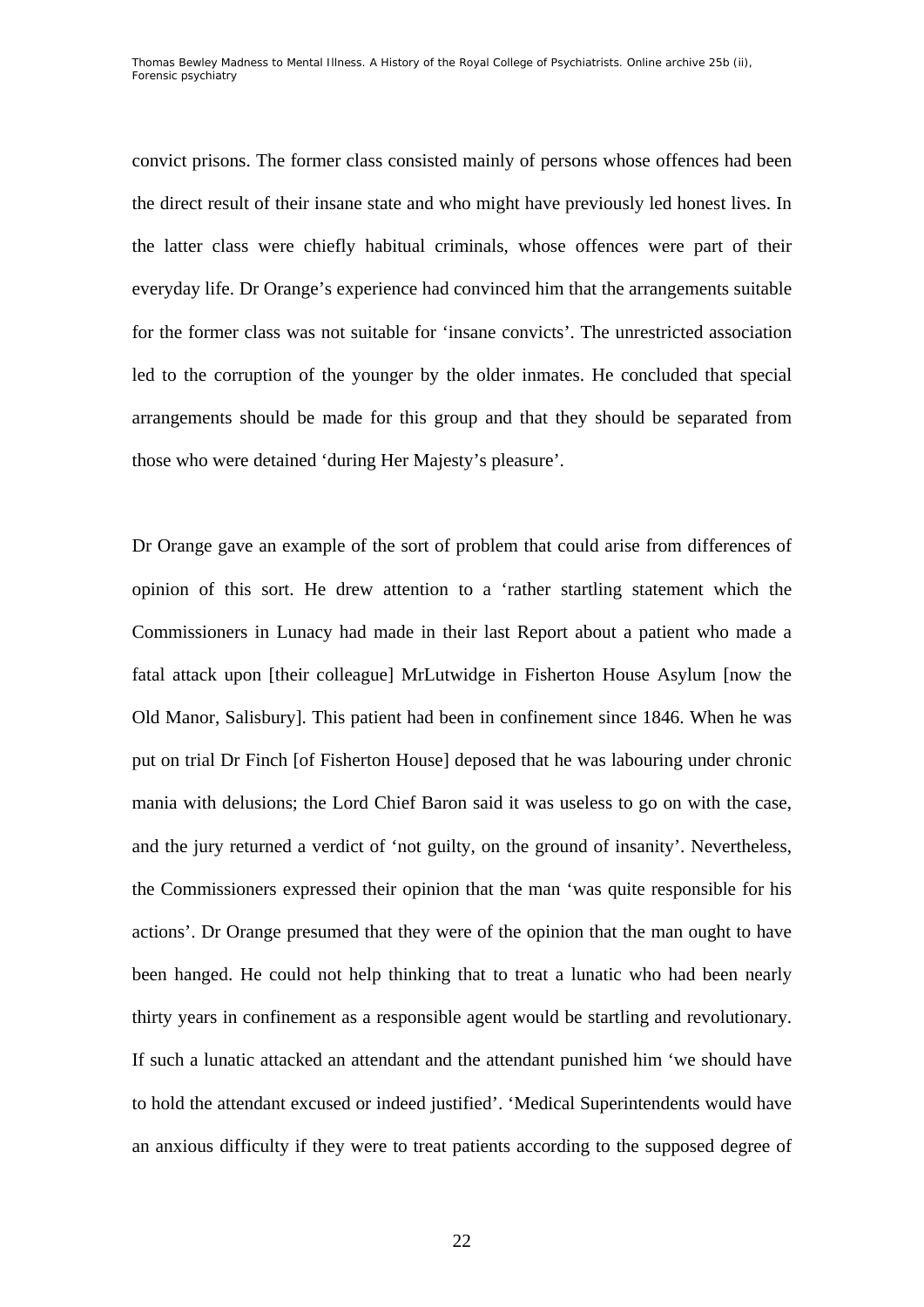their responsibility, unless they could obtain from the Commissioners at their visits a positive opinion as to the degree of responsibility of each one of the 60,000 lunatics whom they visit in the year'.

Dr Orange discussed the term criminal lunatics.

'The name appears, at first sight, to imply a contradiction of terms, inasmuch as a person who is a lunatic may be said to be incapable of committing what, in the strictest sense of the word, can be called a crime. But, in spite of this seeming inconsistency, the term has been in use for the last eighty years, and it appears likely to continue to be used, because it is, after all, really descriptive of the class of persons to whom it is applied; inasmuch as every criminal lunatic, of whatever class, has not only been charged before a court of law with the commission of some crime, but is actually in custody, so long as he remains in the class of criminal lunatics, on account of such crime – the nature of the crime, and the circumstances of its commission, determining whether the person ever enters the class of criminal lunatics or not. If the crime is not grave, the person accused is generally handed over to the parish authorities or to friends, to be dealt with in accordance with the provisions of the general lunacy laws; but if, on the other hand, the crime is grave, or if the circumstances of its commission are such as to give reason for believing that society would be insufficiently protected by trusting to the operation of the general lunacy laws, then the individual passes on into the class of "criminal lunatics" and becomes subject to special statutes.

Insanity and crime may be combined in an infinite variety of proportions; and if the term 'criminal lunatic' were expanded so as to be made to include, on the one hand, all insane persons who had ever committed any act contrary to law, and, on the other hand, every criminal whose mental organization falls short of an ideal standard of perfection, it might be, in that way, made to embrace a very large proportion of the inmates of the lunatic asylums and also of the prisons of the country.

But it is a term which, though useful, cannot claim for itself mathematical precision, and the intention is that no person who has committed a crime shall become a criminal lunatic unless, having regard to the nature of the crime, the protection of the community requires this to be done; and also, that no criminal whose mental organization is imperfect shall be included, unless the defect or derangement of mind be of such an extent or degree as to prevent the application of the penal code from being efficacious; or, in other words, such as to render the person an unfit subject for penal discipline.

In a more ideal state of society than that which now exists, the class of criminal lunatics would disappear, because no one would be sentenced to punishment without his mental state being ascertained before sentence, instead of, as now so generally happens, afterwards; and, furthermore, because persons known to be insane would then be placed under proper control before, and not, as now, after they have committed some alarming act of homicide or violence.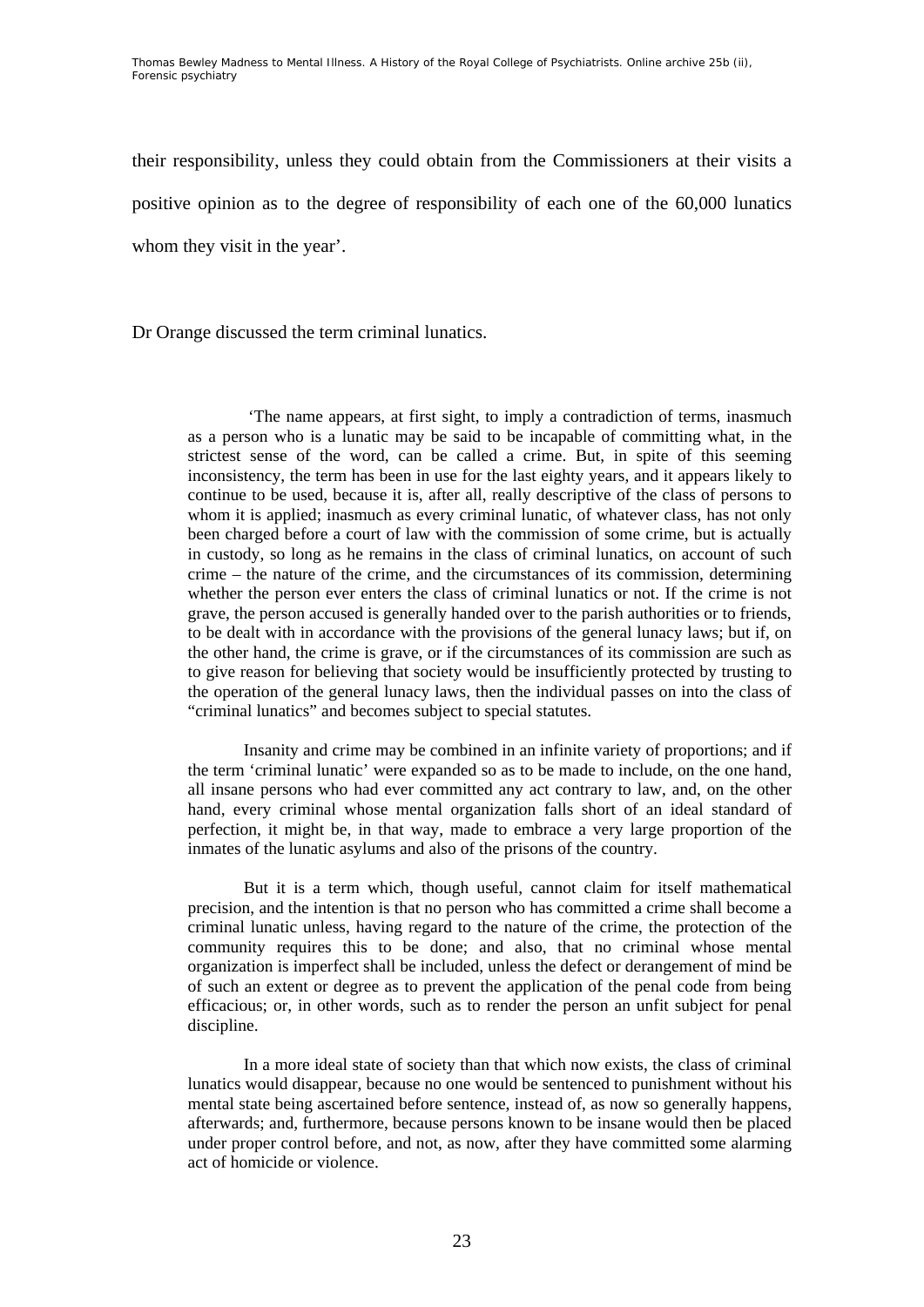But we are far from this ideal state, and, therefore, it happens that the number of insane persons who are left to enjoy, as it is termed, their freedom, until they have done some terrible deed, is large; and society is thus constantly being called upon to consider in what way it shall cover its own sins of omission.

In the year 1800, the trial of Hadfield for firing at George III, in Drury Lane Theatre, produced a definite amendment both with regard to law and practice. Hadfield had been gravely wounded in the battle of Lincelles – and had given unmistakable proof of serious mental derangement long before the commission of the act for which he was tried. The evidence of his insanity, and of the connection existing between his mental derangement and his attempt upon the life of the King, was conclusive, but then the question arose as to what was to be done with him. The presiding judge, Lord Kenyon, made use of the following words, which have served as a guide for the proper treatment of persons similarly situated. He said: 'For his own sake, and for the sake of society at large, he must not be discharged, for this is a case which concerns every man of every station, from the King upon the throne to the beggar at the gate; people of both sexes and of all ages may, in an unfortunate frantic hour, fall a sacrifice to this man, who is not under the guidance of sound reason, and, therefore, it is absolutely necessary for the safety of society that he should be properly disposed of, all mercy and humanity being shown to the unfortunate creature; but, for the sake of the community, he must somehow or other be taken care of with all the attention and relief that can be afforded him.

The immediate result of the trial and acquittal, on the ground of insanity, of Hadfield, was the passing of the "Insane Offenders Bill," which became law on the  $28<sup>th</sup>$ July 1800. This was an Act which made provision for the detention of insane offenders, acquitted on the ground of insanity, or found insane on arraignment, for whatever length of time might be required by considerations of public safety. This statute, however, only applied to persons charged with offences classed as treason, murder and felony; and it was not until forty years later that, owing to the beneficial results of the former statute, similar provisions were applied to persons charged with misdemeanours.

As early as 1807, MrWynne, who did much in his day to improve the treatment of the insane, obtained a Select Committee to inquire into the state of criminal and pauper lunatics; and this was the first appearance of the term "criminal lunatic" in official documents. This report stated that, from the time of the passing of the Act in 1800, the number of persons detained under its provisions was 37, and the report went on to recommend that a building should be erected for the separate confinement of these persons, and of others who might in future come under the provisions of that Act for offences committed during a state of insanity.'

Dr Orange whose Presidential address covered Forensic Psychiatry and the building of Broadmoor as a Criminal Lunatic Asylum had taken patients from the Bethlem Hospital who had been there 'during His Majesty's pleasure'.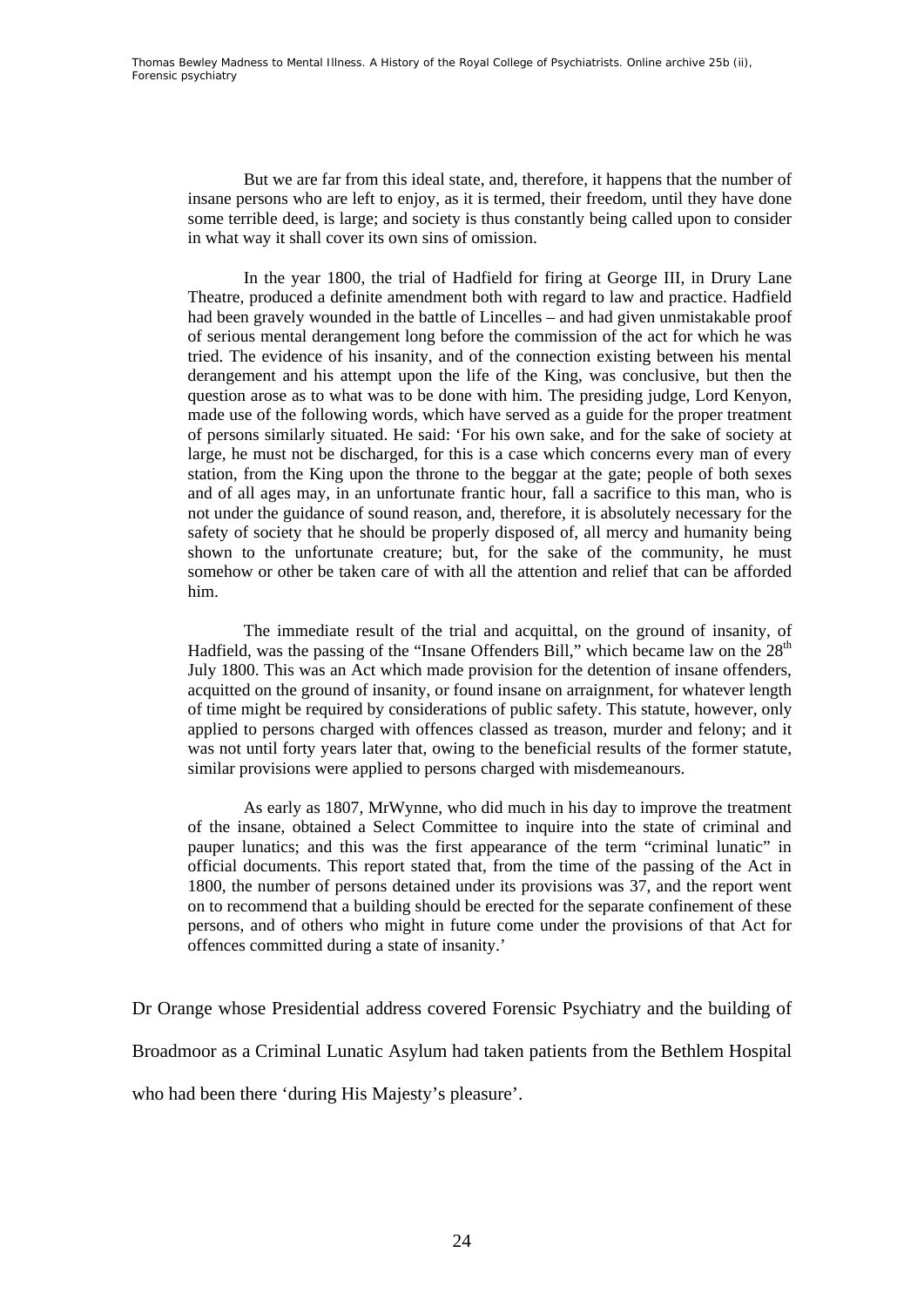There was a long tradition of trying out controversial things in Ireland and Scotland before using them in England. An earlier Criminal Lunatic Asylum was the "Central Mental Hospital" in Dublin which first accepted patients in 1850. This may be why it was considered more urgent to open a high security hospital in Ireland before constructing Broadmoor. Debates at annual general meetings of the Association stressed how successful it was, underlining the need for a similar establishment in England. In the 1980's Dr Charles Smith, its Medical Director, noted that in Dublin its patients were separated into two broad groups. The first was 'predominantly ill' and secondarily dangerous and needed strenuous treatment responses with less emphasis on accompanying security. With the illness under control dangerousness should recede and ordinary progression towards community care would be earlier achievable.

The second group was 'predominantly dangerous and criminal'. While psychotic illness might be present, and often paranoid in content, nevertheless the main threat derived from well established abnormal behaviour patterns which were basically anti-social. This group needed surrounding security as a priority when treatment was attended. There is little difference between the views of Dr Smith and Dr Orange a century earlier.

Little has changed in the 21st century. A White Paper and draft reform of the Mental Health Act suggested a new legal framework for the compulsory treatment of people with mental disorder in hospitals and in the community. The White Paper had an overriding emphasis as public safety with a suggested new category of patients, 'dangerous people with severe personality disorder'.

25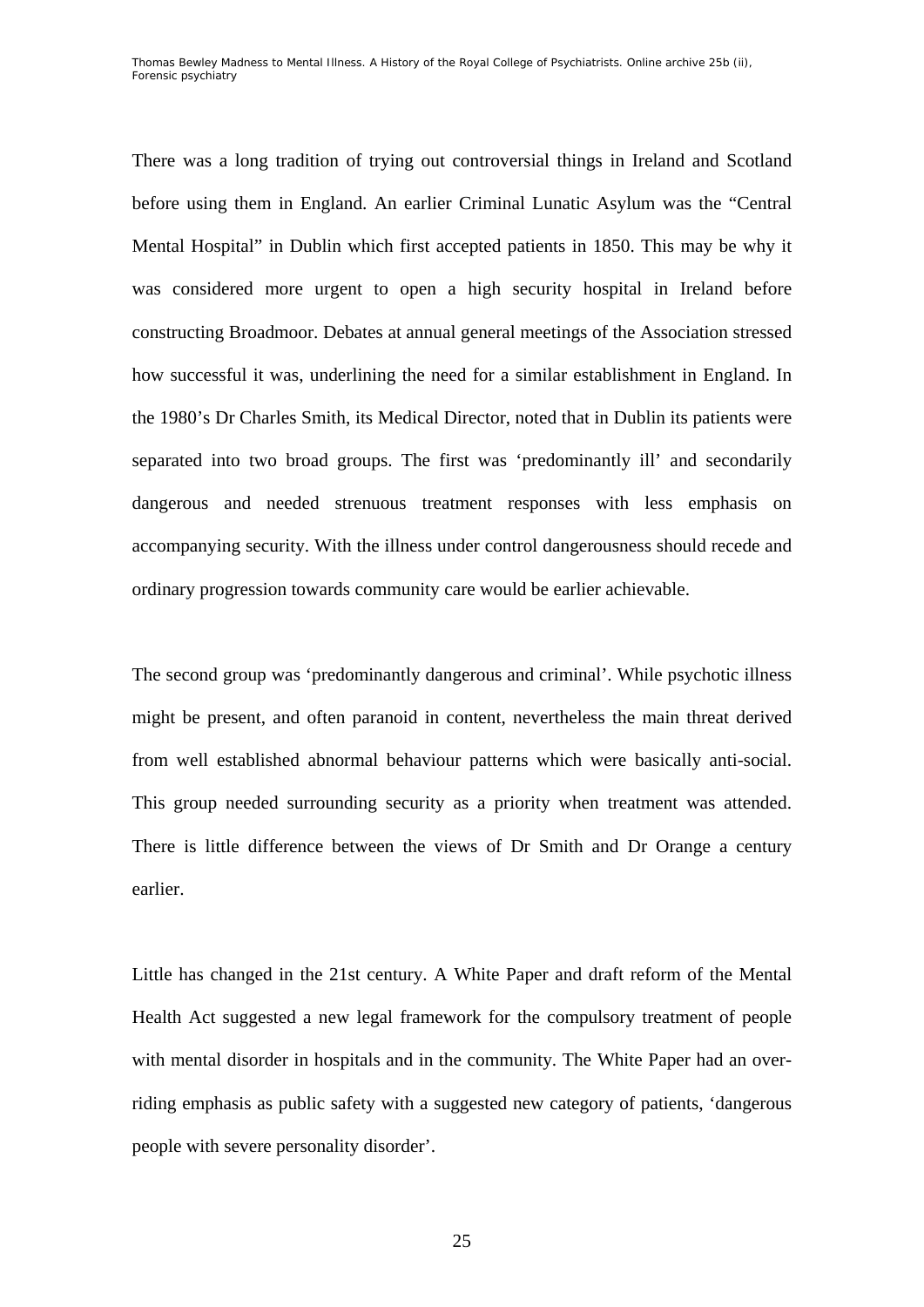The best predictions of violence are: mental state; stated intentions; provoking circumstances. In retrospect violent people have often been violent before, but there needs to be an awareness of new violence in a population. As well as this, violent people can stop being violent. While some extreme violence, such as murder, committed by schizophrenic patients comes out of the blue it can be the culmination of several or many violent episodes, which have been ignored by the law for two reasons. It is increasingly difficult to get the Police to take any note of a mentally ill patient, short of actual murder. Their main goal now is to reach targets and they may believe that they are not entitled to charge a patient who has committed a violent crime 'because he is mad'. A man unfit for trial cannot be prosecuted.

Although it is rare, some psychiatrists and psychiatric nurses deem it part of their duty to protect their patients from the legal consequences of their own actions 'because they are mad rather than bad'. Compassionate carers may not call the police. This may give some patients the dangerous impression of immunity ('you can't touch me, I'm a schizophrenic').

The law has adequate provisions for people with schizophrenia who have committed violent acts and are likely to do so again. If the courts are satisfied that they did the acts of which they are accused, and that they are likely to repeat those acts, it can detain them in hospital 'until such time as the Home Secretary deems that they are safe to be released'.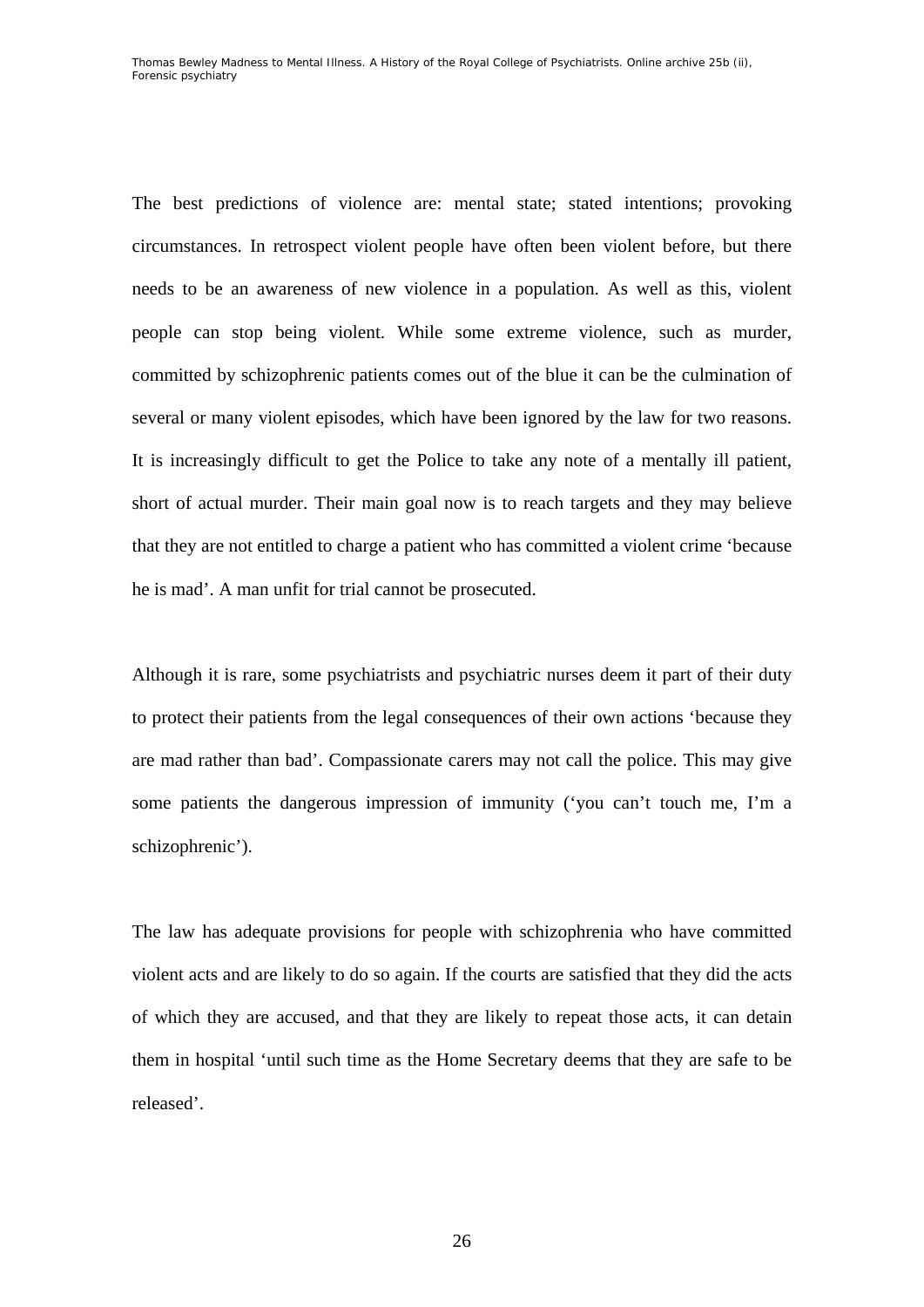## **SCHIZOPHRENIA**

Schizophrenia poses an acute dilemma for psychiatrists. They have to decide on the right balance between freedom for their patients and the safety of the public. Sometimes the two are at odds, and the psychiatrist has to act as if he were Solomon. When he gets it wrong, he is decried as a fool; when he gets it right, no one notices. Patients with schizophrenia can suffer hallucinations, often voices insulting or threatening them, and delusions, often of a persecutory nature. As a result of these, they sometimes lash out, and even kill people for reasons which are completely mysterious to people who know nothing of their hallucinations or delusions. Patients with schizophrenia who respond well to treatment and are released from hospital may cease to take their medication and also may misuse alcohol, cannabis and other drugs which may lead to dangerous relapses in their condition, and sometimes stimulates a profound paranoia.

While they believe that alcohol, sedatives, and cannabis calm them down, in fact they can sometimes become dangerously aggressive. This provision may be less frequently invoked nowadays. Doctors don't like to mention it to the court, because to do so makes them sound punitive rather than therapeutic and it is easier to overestimate a person's dangerousness than to underestimate it. By recommending the implementation of this they may condemn a patient to several years' detention in a psychiatric ward, perhaps unnecessarily.

There is also a gross shortage of psychiatric beds in the National Health Service. Successive government ministers, aided by administrators who follow government instructions have reduced the number of psychiatric beds to such an extent that each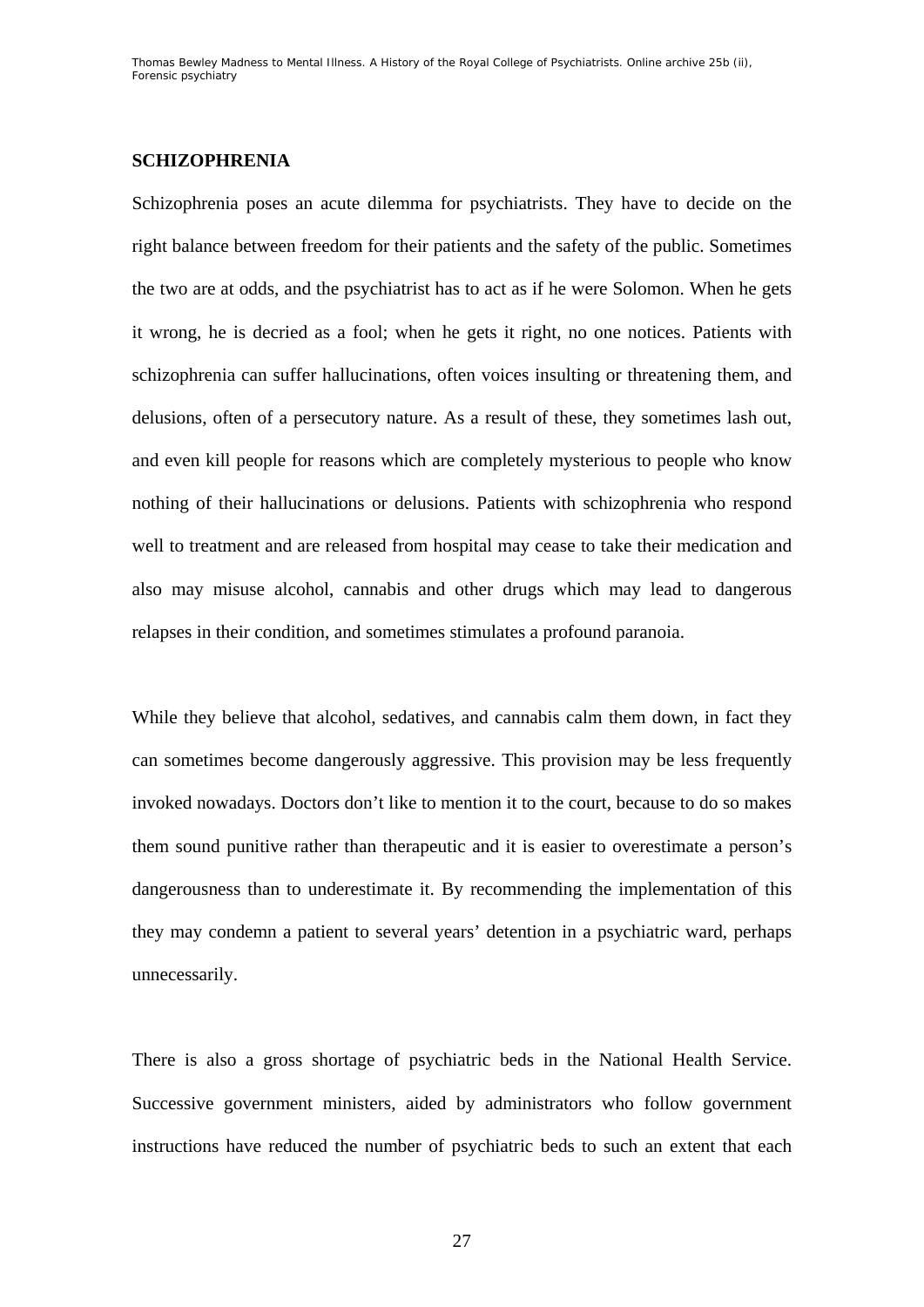admission can create a crisis for the system as a whole. Occasionally no bed is available in a radius of a hundred miles of a major British city. In these circumstances, doctors tailor their recommendations to what is available, not to what is necessary both for the welfare of the patient and the safety of society.

The last thing they want is to have a patient who will occupy one of their scarce beds for three or four years to come. Such a patient will only add to their daily difficulties in finding beds for their patients who need them.

The dilemma of how best to deal with mentally disordered people who commit crimes and criminals with mental disorders remains unresolved today. A recent report on secure psychiatric services made 50 general recommendations. Three-quarters of them related to procedural security issues and one quarter to physical security including enhanced perimeter security, magnetic locking systems, increased staffing levels in the security departments and having dedicated search teams (making the hospital more of a prison). Security however needs: sufficient physical security appropriate to the patient; high staff ratios; and a therapeutic policy which encompasses individual programmes. The most effective forms of security and safety lies in the treatment of the patient. The 21st century appears to be starting with greater fears of the mentally ill and programmes to incarcerate more of them in more secure units.

In the 200 years covered in this book the most striking changes in public attitudes and public policy towards social deviants were those due to a growing influence of medical and in particular of psychiatric concepts. In the  $18<sup>th</sup>$  Century no clear distinction was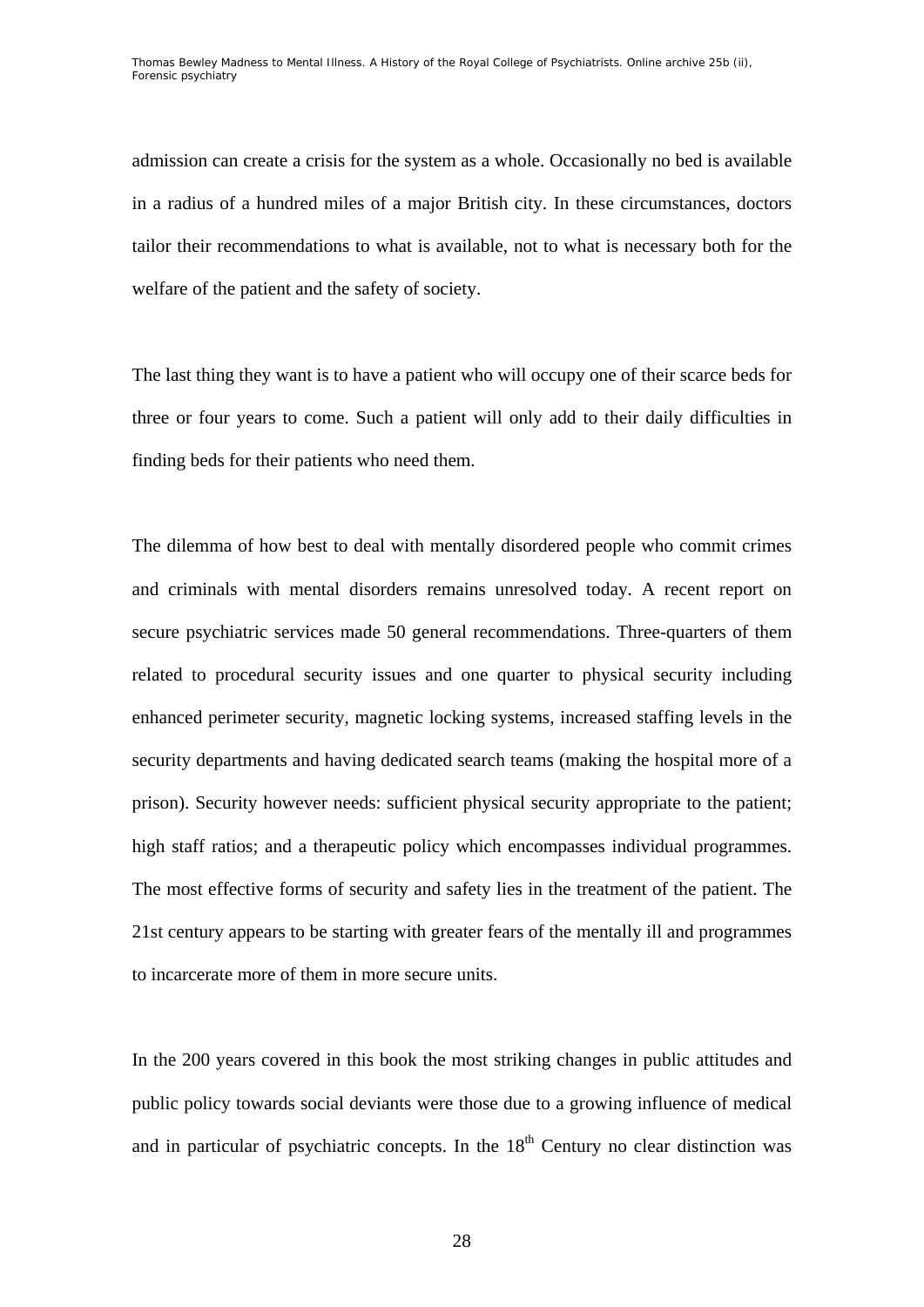clear between the mentally afflicted and the criminal. Lunatics were treated more or less as criminals. In the mid-19th century there was a realisation that insanity, feeble mindedness and criminality were conditions between which it was well to make a clear distinction and that the practical approach to which should be governed by separate and distinct principles.

Segregation of these three groups made the problems peculiar to each group stand out in such a way as to demand attention. It is difficult to appreciate the magnitude of the change that has occurred.

The doctor's professional responsibility is for the health, not for the morals, of his patient. The consulting room has no place for the principles of retribution and revenge which have played so large a part in the evolution of penal codes. The impact of psychiatric concepts upon the treatment of offenders and of other social deviants has been in overwhelming degree a humanizing influence. Psychiatry and humanitarianism have marched hand in hand. The medical treatment of social deviants has been a most powerful, perhaps even the most powerful, reinforcement of humanitarian impulses. The prestige of humane proposals is enhanced if they are expressed in the idiom of medical science. (Even if the intellectual foundations of current psychiatry were proved to be wholly unsound, and even if psychiatric 'science' was exposed as nothing more than fantasy we should be grateful for the results of so beneficient a delusion.)

Whatever may be thought of the scientific pretensions of psychiatry, there can be no question as to its humanizing effects upon the treatment of socially refractory persons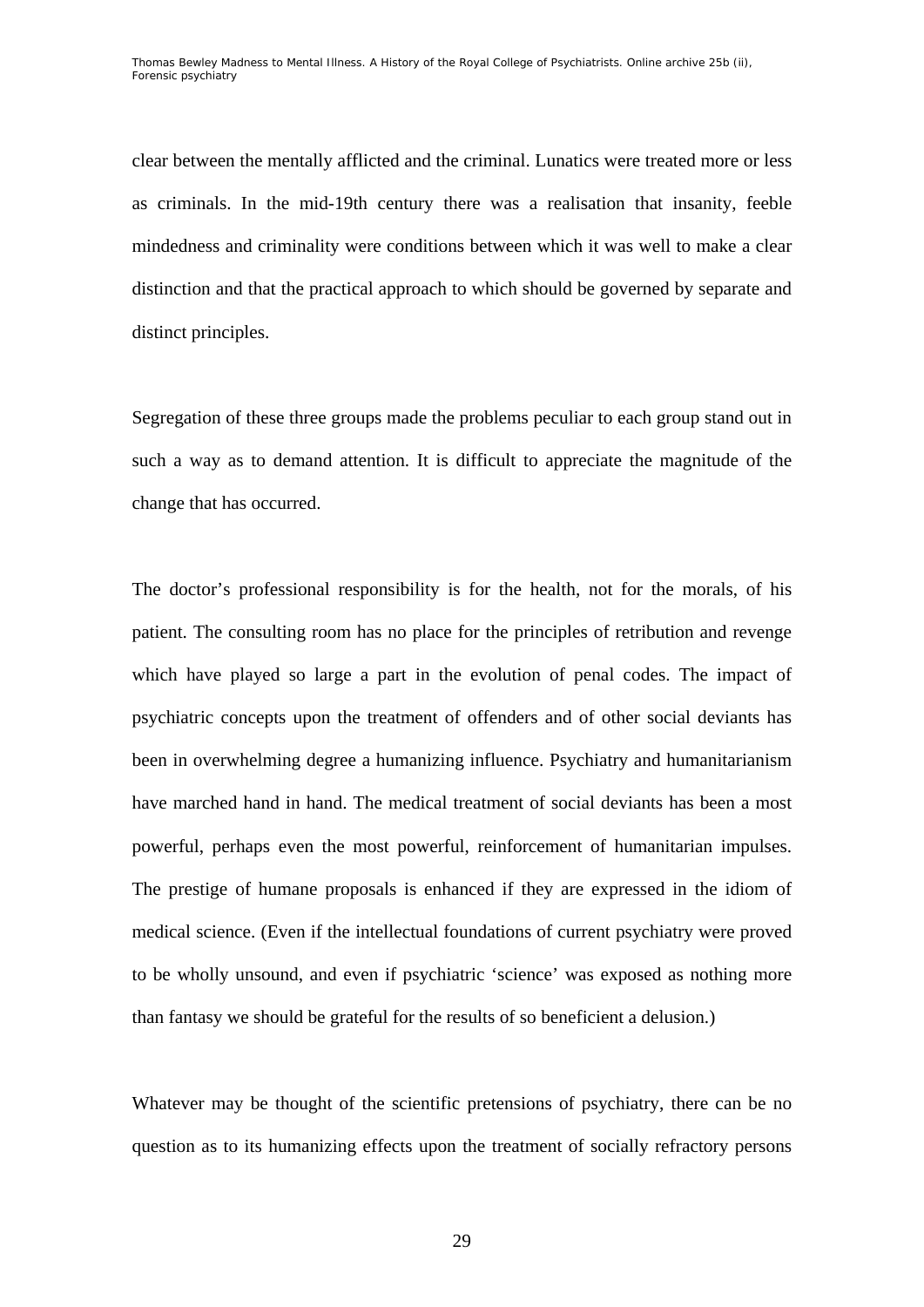and particularly of offenders against the criminal law. This humanizing influence is a good in itself. Humane reformative measures are morally admirable though there may be uncertainty about their effectiveness. Further developments of humane methods of treatment should be further developed. Clear evidence that reformative measures, whether punishment or treatment, do in fact reform and would be very welcome. Experience of harsh treatment may harden a person's character in an anti-social mould.

#### **THE FACULTY OF FORENSIC MEDICINE**

Forensic psychiatry has a long history. In 1841 (the year the Association was founded) a leading article in *The Lancet* drew attention to "one of the most difficult questions in jurisprudence or in morals…the difficulty of determining the precise lines of demarcation between the extremes of bad temper, fanaticism and the commencement of actual insanity."

In 1843 the case of Daniel McNaughten, who attempted to kill the then Prime Minster, but killed his private secretary instead, led to acquittal with a defence of insanity. In reaction the 'McNaughten rules' developed which stated that for a successful defence of insanity it must be clearly proved that 'at the time of committing the act the party accused was labouring under such a defect of reason, from disease of the mind, as not to know the nature and quality of the act he was doing, or if he did know it, that he did not know what he was doing was wrong'. One consequence was that it became virtually impossible for the law of England to develop or to accept the concept of diminished responsibility (which was accepted in Scotland from 1867) until the Homicide Act of 1957, which then included the possibility of 'irresistible impulse'.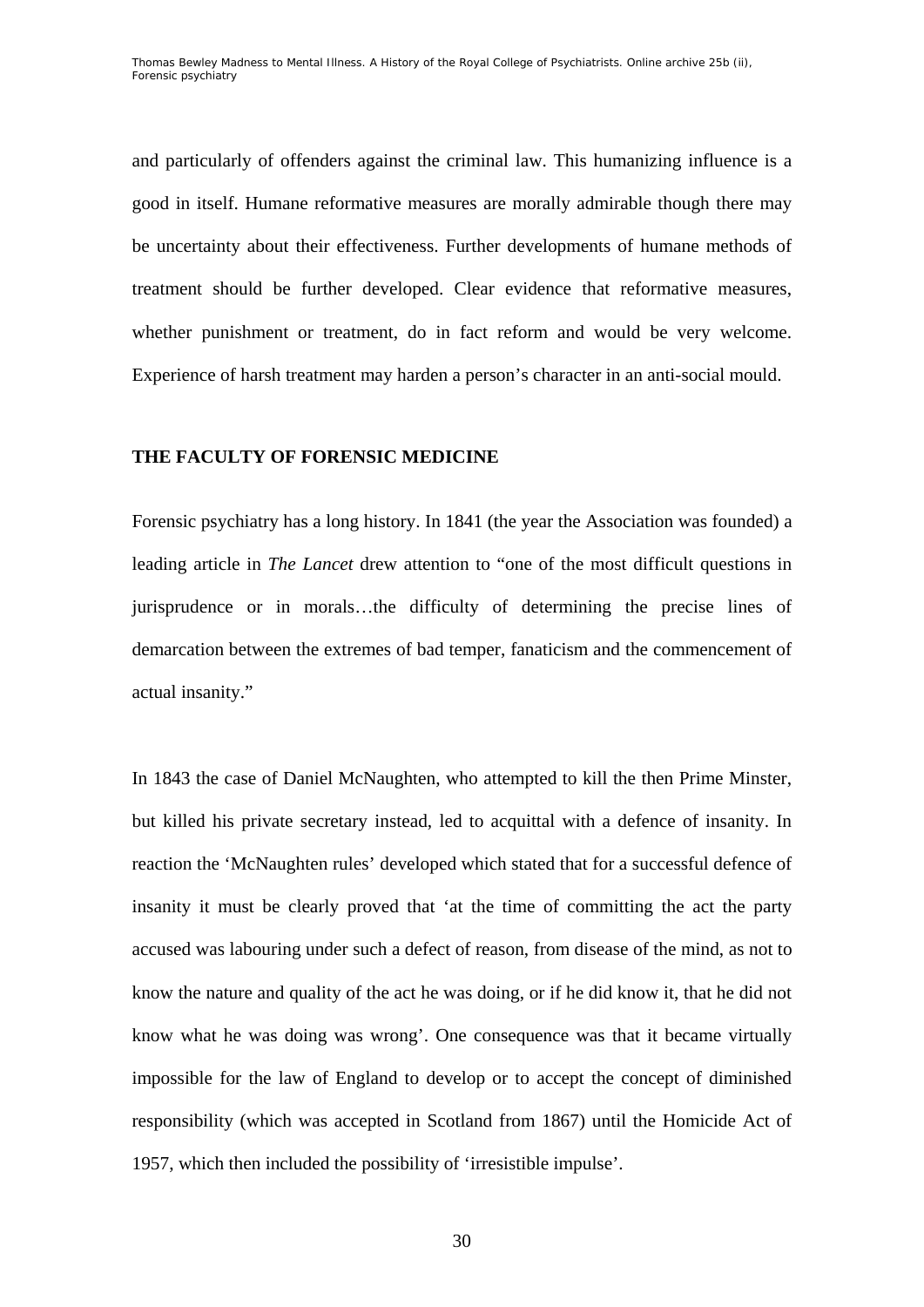A criminal lunatic asylum was opened in Dublin in 1845 for Ireland and at Broadmoor for England in 1863. Forensic psychiatrists were initially those who worked in these special hospitals and those who were called in as experts, such as Henry Maudsley and Benignus Forbes Winslow, to help the courts decide on responsibility in difficult and serious criminal cases. A forensic psychiatrist was no longer simply a specialist (a 'mad doctor' or an 'alienist') but a doctor who needed to be familiar with the principles of the Criminal Law, the functioning of its multifarious agencies, the reasoning of sentences, and the reactions of society. Senior psychiatrists also advised the Home Secretary after conviction especially about capital crimes, until such punishment was abolished.

The M.P.A. and the R.M.P.A. later were regularly concerned with medico-legal issues which frequently surfaced in Presidential addresses. These included: issues of wrongful confinement, procedures of certification, and the lack of conformity between doctors and lawyers in the legal definition of insanity, particularly in relation to the insanity plea and the boundary between mental illness and criminal responsibility. With the introduction of the Mental Health Acts 1959 and 1960 which allowed detention of a mentally disordered person in hospital and detention with restrictions on discharge, the R.M.P.A. began to form a specialist group to discuss these issues together and to formulate the policy of the Association to Ministers and others. There was no formal Forensic Psychiatry Section in England although the Scottish Division had a Forensic Psychiatry Section. In 1961 in England and Wales an informal group of senior medical superintendents and deputy superintendents began to meet to discuss forensic psychiatry matters, with membership by invitation. In addition the Research and Clinical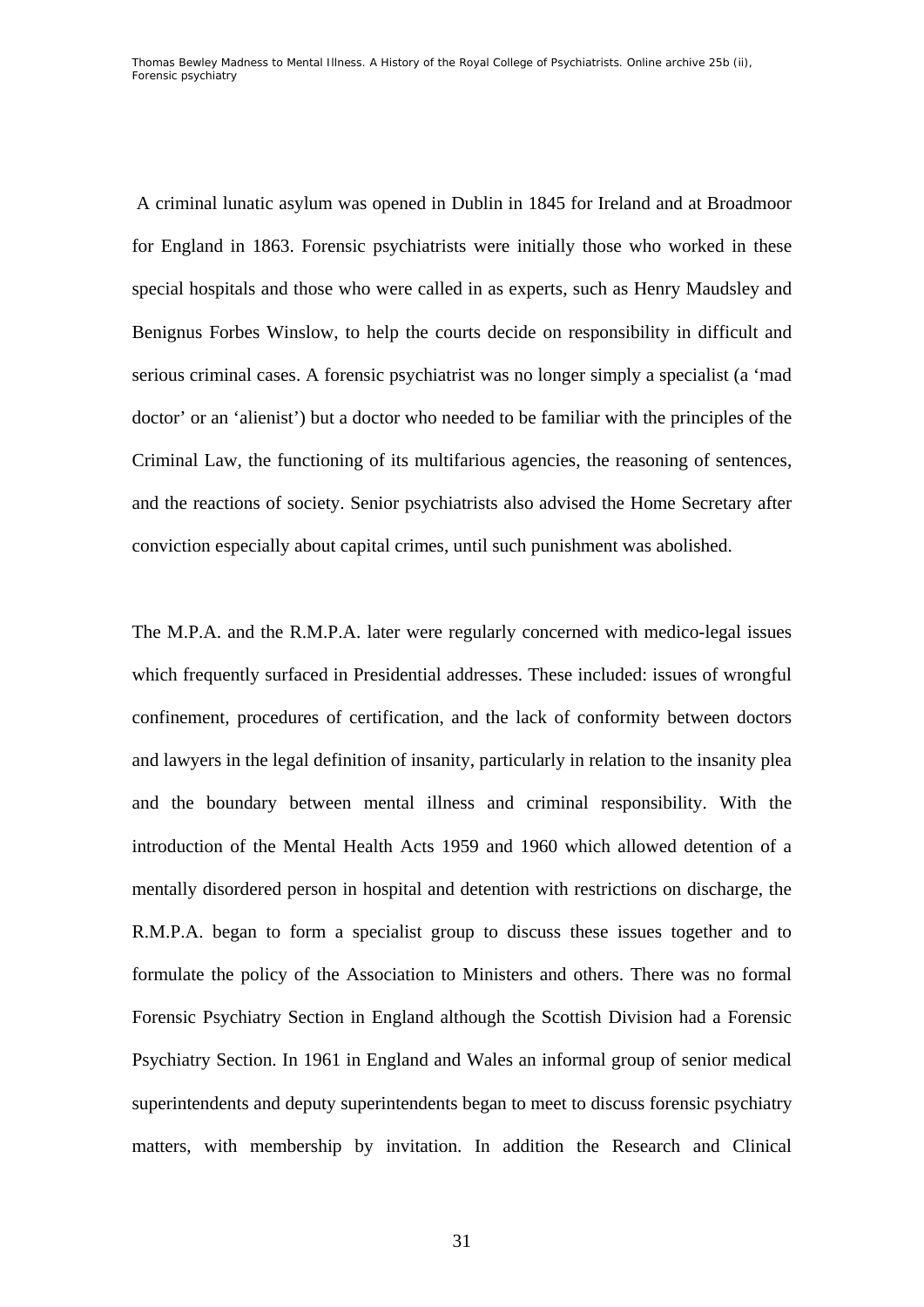Committee of the R.M.P.A. had a sub-committee on Forensic Psychiatry. When the R.M.P.A. became the Royal College of Psychiatrists at its first General Meeting it was proposed and agreed that a Forensic Section should be established. The news supplement of the College Journal in April 1973 published the names of the first officers and executive committee of the (then) four Specialist Sections all elected by ballot: the first Chairman of the Forensic Psychiatry Specialist Section was Dr P.G. McGrath of Broadmoor Hospital and the Secretary was Dr R. Bluglass; the executive committee members included Dr M. Faulk, Professor T.C.N. Gibbens, Dr J. Gunn, Dr J. Harper, Dr I. Pierce James, Dr D.J. Power, Dr P.D. Scott, Dr D.O. Topp, Dr K.R.H. Wardrop, Dr W.A. Weston and Dr P.B. Whatmore. This membership included representatives from the prisons, the Home Office, Scotland, and universities.

The business of the section during its first months was mainly concerned with preparing evidence to the Butler Committee on Mentally Abnormal Offenders and to the Aarvold Committee (about the release of serious offenders from hospital) which were set up by the Government to deal with the overcrowding crisis in the special hospitals and the aftermath of the conviction of Graham Young (who following discharge from Broadmoor into the community committed further murders). It was also preoccupied with representatives of other groups in preparing the College's policy for a new Mental Health Act.

In the early days forensic psychiatrists were defined by the new appointments established by the Department of Health and Social Security and the Home Office (joint appointments), and those few distinguished colleagues who had become established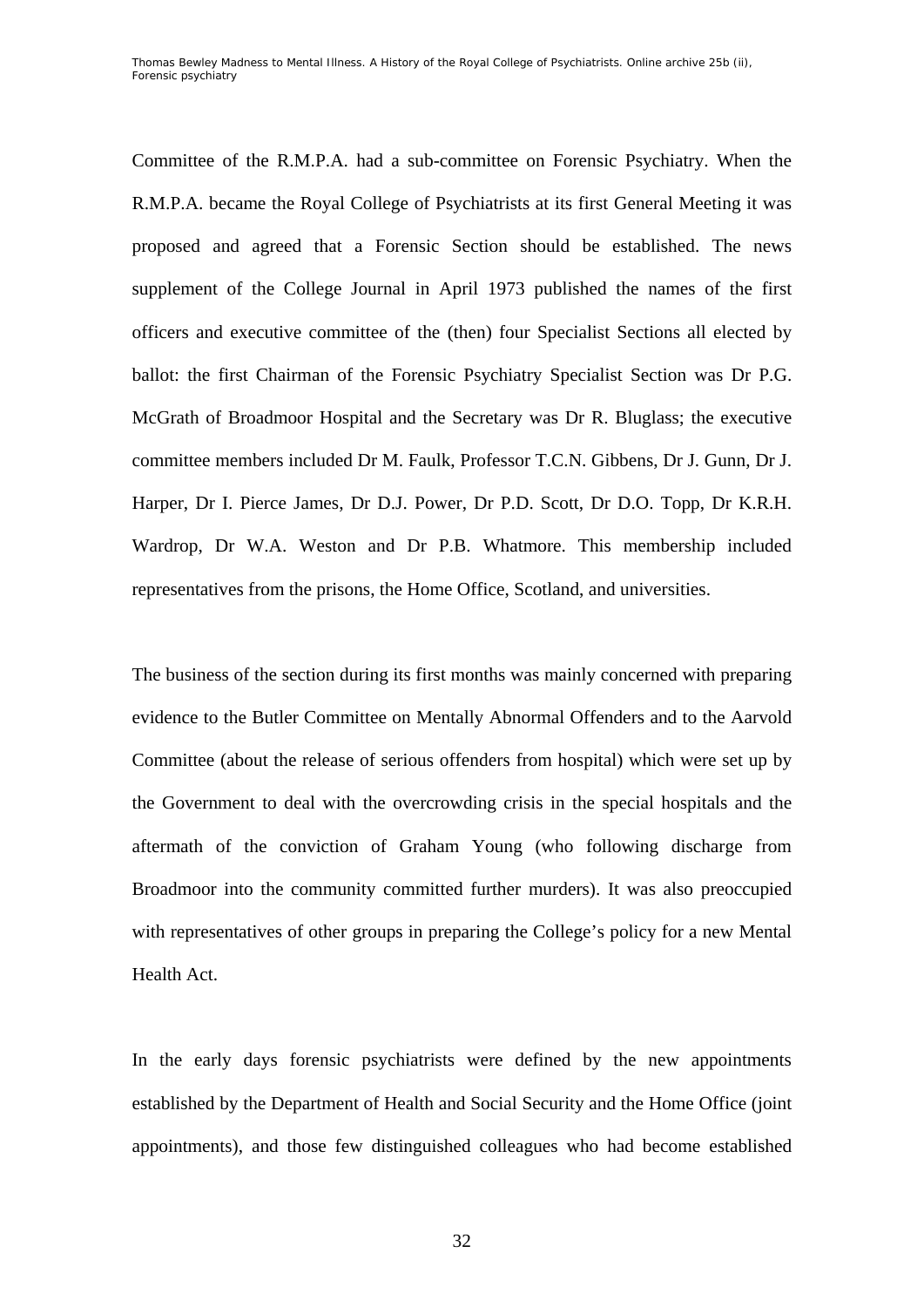forensic psychiatrists by reason of their special interests. As more forensic psychiatrists were trained, senior registrar posts were established, more joint appointments were made and forensic psychiatry became a necessary part of a psychiatrist's training, so the Section began to enlarge. Among topics to which initially a relatively small body of individuals in the Section gave their attention were preparing evidence for inquiries on the law on rape, sex offences, the prison service, incest and mental health law. Later the topics included the role of the special hospitals, funding of secure units, the criminal justice system and the prison medical service and the review of services for mentally disordered offenders in 1992. There have been contributions to inquiries concerning Rampton, Broadmoor and Ashworth Hospitals and to other inquiries. Representatives of the Section gave evidence to select committees and to inquiries.

The first residential meeting was held at Castle Priory, at Wallingford when Professor Sir Denis Hill, Lord Justice Frederick Lawton and Professor Nigel Walker were among the speakers at the first Annual Dinner. As the Section grew in size more space was required and for seven years meetings were held at the Alveston Manor Hotel at Stratford upon Avon. The Annual Meeting then moved to York and later to more suitable and bigger venues in different parts of the United Kingdom and Ireland as the membership grew. Initially it was a meeting of a small group but the membership is now at least 400. When regional (medium) secure units began to be planned and the problems of establishing them became a preoccupation, an informal group of regional secure unit consultants was established to exchange experiences and make representations. This group continued to meet for some years and till the unit was established. They met at the same time as the annual meeting. The interests of the

33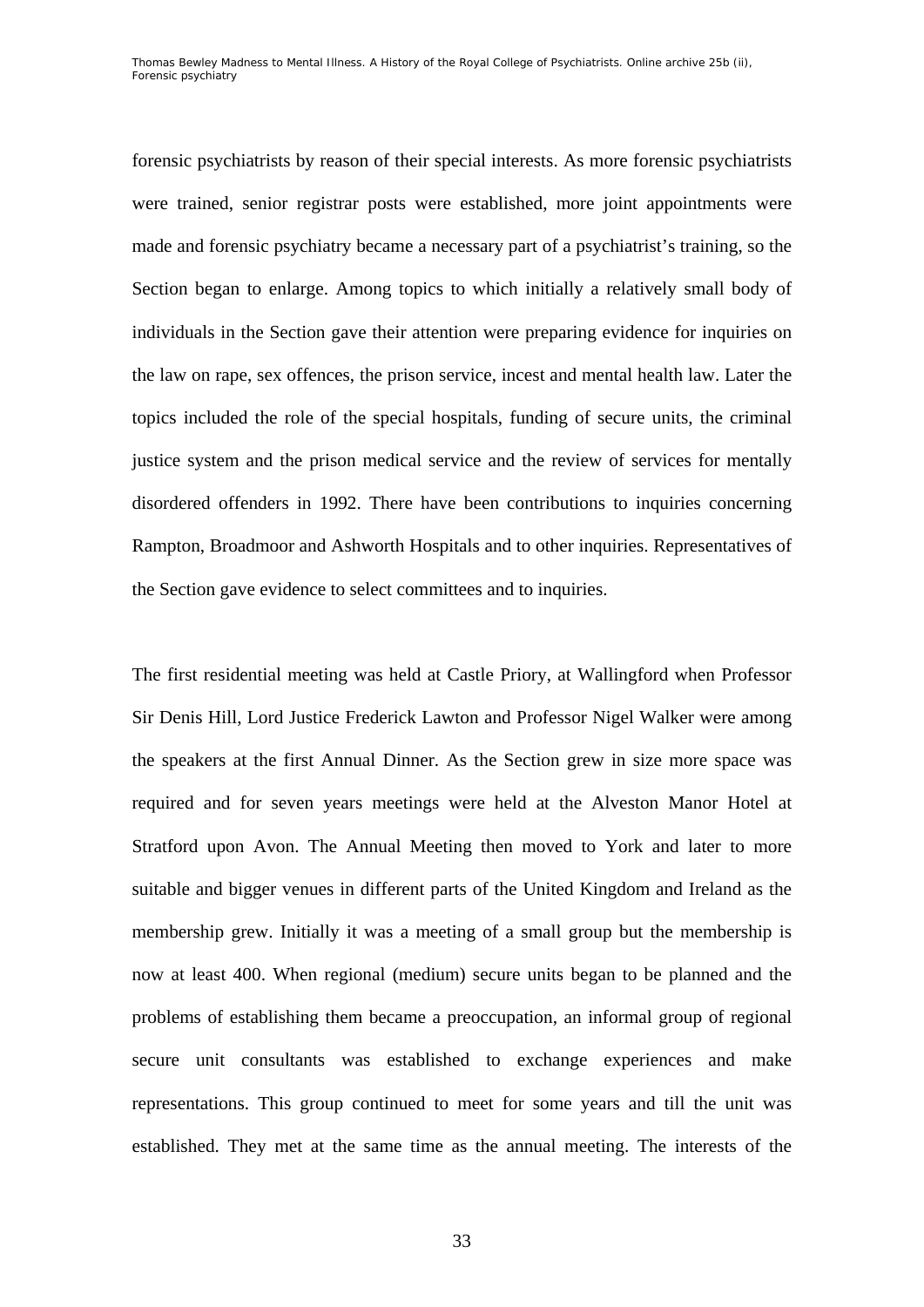Faculty broadened as the first 30 years widened from an initial concern with legal and administrative topics to a more extensive range of interests in forensic psychotherapy, psychological therapies, management and research. The number of academic departments in the UK increased from the first at the Institute of Psychiatry to some half a dozen and this has had an important influence on the work of the Section and the quality of its academic and educational contributions within the College.

In 1997, along with the other main Sections of the College, the Forensic Section became a Faculty with increased opportunities to develop its activities and oversee training standards. A Mental Health Law Committee took on scrutiny of the increasing legislative issues which affect the mentally ill and an Ethics Committee was established concerned with other matters which once would have been taken on by the forensic section.

#### **References**

Online archive 17 James Hadfield (not guilty by reason of insanity)

Online archive 18 Law and insanity

Online archive 19 The McNaughten Rules

Beveridge, A. (1998) Psychology of Compulsory Detention. *Psychiatric Bulletin*, **22,** 115–117.

Exwathy, T. & Gunn, J. (2003) Taking another tilt at High Security Hospitals. *British Journal of Psychiatry*, **182**, 469–471.

Gunn, J. & Taylor P. (1993) *Forensic Psychiatry*. Butterworth Heinemann

Renvoise, E. The Association of Medical Officers and Asylums and Hospitals for the Insane. The Medico-Psychological Association and their Presidents. In *150 Years of British Psychiatry, Vol.1 1841- 1991* (ed. G.E. Berrios & H. Freeman), pp. 29 – 78. Gaskell.

Rollin, H. (1996) Forensic Psychiatry in England: a Retrospective. In *150 Years of British Psychiatry (The Aftermath)* (ed. H. Freeman & G.E. Berrios). Athlone.